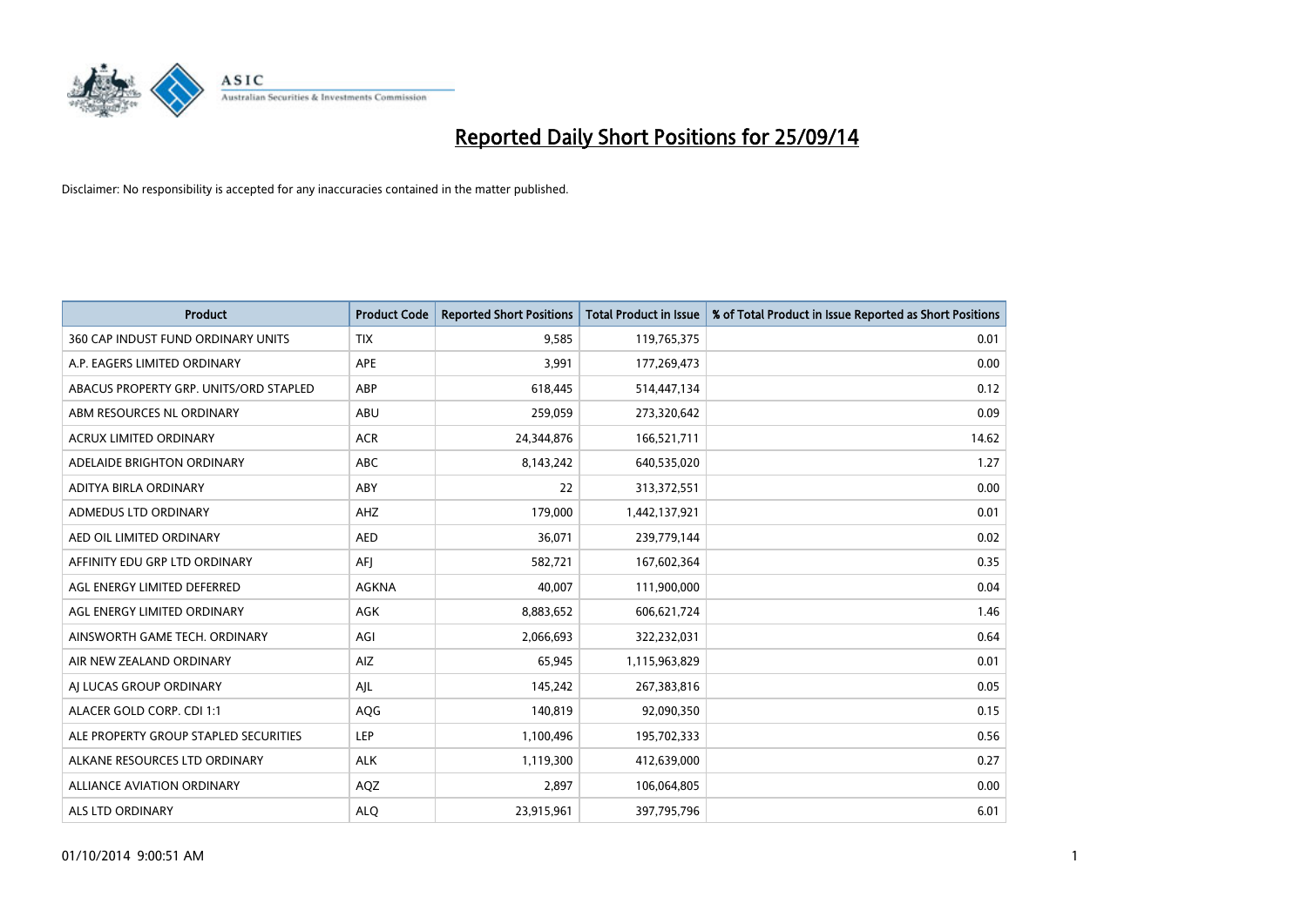

| <b>Product</b>                          | <b>Product Code</b> | <b>Reported Short Positions</b> | <b>Total Product in Issue</b> | % of Total Product in Issue Reported as Short Positions |
|-----------------------------------------|---------------------|---------------------------------|-------------------------------|---------------------------------------------------------|
| ALTIUM LIMITED ORDINARY                 | <b>ALU</b>          | 362,961                         | 113,272,762                   | 0.32                                                    |
| ALUMINA LIMITED ORDINARY                | AWC                 | 71,967,965                      | 2,806,225,615                 | 2.56                                                    |
| AMCOM TELECOMM. ORDINARY                | AMM                 | 3,890,103                       | 264,835,089                   | 1.47                                                    |
| AMCOR LIMITED ORDINARY                  | AMC                 | 4,896,251                       | 1,206,684,923                 | 0.41                                                    |
| AMP LIMITED ORDINARY                    | AMP                 | 11,600,012                      | 2,957,737,964                 | 0.39                                                    |
| ANSELL LIMITED ORDINARY                 | <b>ANN</b>          | 5,479,455                       | 152,945,881                   | 3.58                                                    |
| ANTARES ENERGY LTD ORDINARY             | AZZ                 | 1,564                           | 255,000,000                   | 0.00                                                    |
| ANZ BANKING GRP LTD ORDINARY            | ANZ                 | 8,500,016                       | 2,756,627,771                 | 0.31                                                    |
| APA GROUP STAPLED SECURITIES            | <b>APA</b>          | 8,108,251                       | 835,750,807                   | 0.97                                                    |
| APN NEWS & MEDIA ORDINARY               | <b>APN</b>          | 1,360,161                       | 1,029,041,356                 | 0.13                                                    |
| AQUARIUS PLATINUM. ORDINARY             | AQP                 | 2,959,370                       | 1,464,872,899                 | 0.20                                                    |
| AOUILA RESOURCES ORDINARY               | <b>AQA</b>          | 13,583                          | 411,804,442                   | 0.00                                                    |
| ARB CORPORATION ORDINARY                | ARP                 | 1,141,009                       | 72,493,302                    | 1.57                                                    |
| ARDENT LEISURE GROUP STAPLED SECURITIES | AAD                 | 1,218,786                       | 438,666,245                   | 0.28                                                    |
| ARENA REIT. ORDINARY UNITS              | <b>ARF</b>          | 81,865                          | 211,495,653                   | 0.04                                                    |
| ARISTOCRAT LEISURE ORDINARY             | ALL                 | 1,134,519                       | 630,022,253                   | 0.18                                                    |
| ARRIUM LTD ORDINARY                     | ARI                 | 125,491,077                     | 1,366,183,142                 | 9.19                                                    |
| ARRIUM LTD RIGHTS 30-SEP-14 FOR         | ARIR                | 15,705,687                      | 1,366,183,142                 | 1.15                                                    |
| ASALEO CARE LIMITED ORDINARY            | AHY                 | 8,096,239                       | 603,469,434                   | 1.34                                                    |
| ASCIANO LIMITED ORDINARY                | <b>AIO</b>          | 3,017,490                       | 975,385,664                   | 0.31                                                    |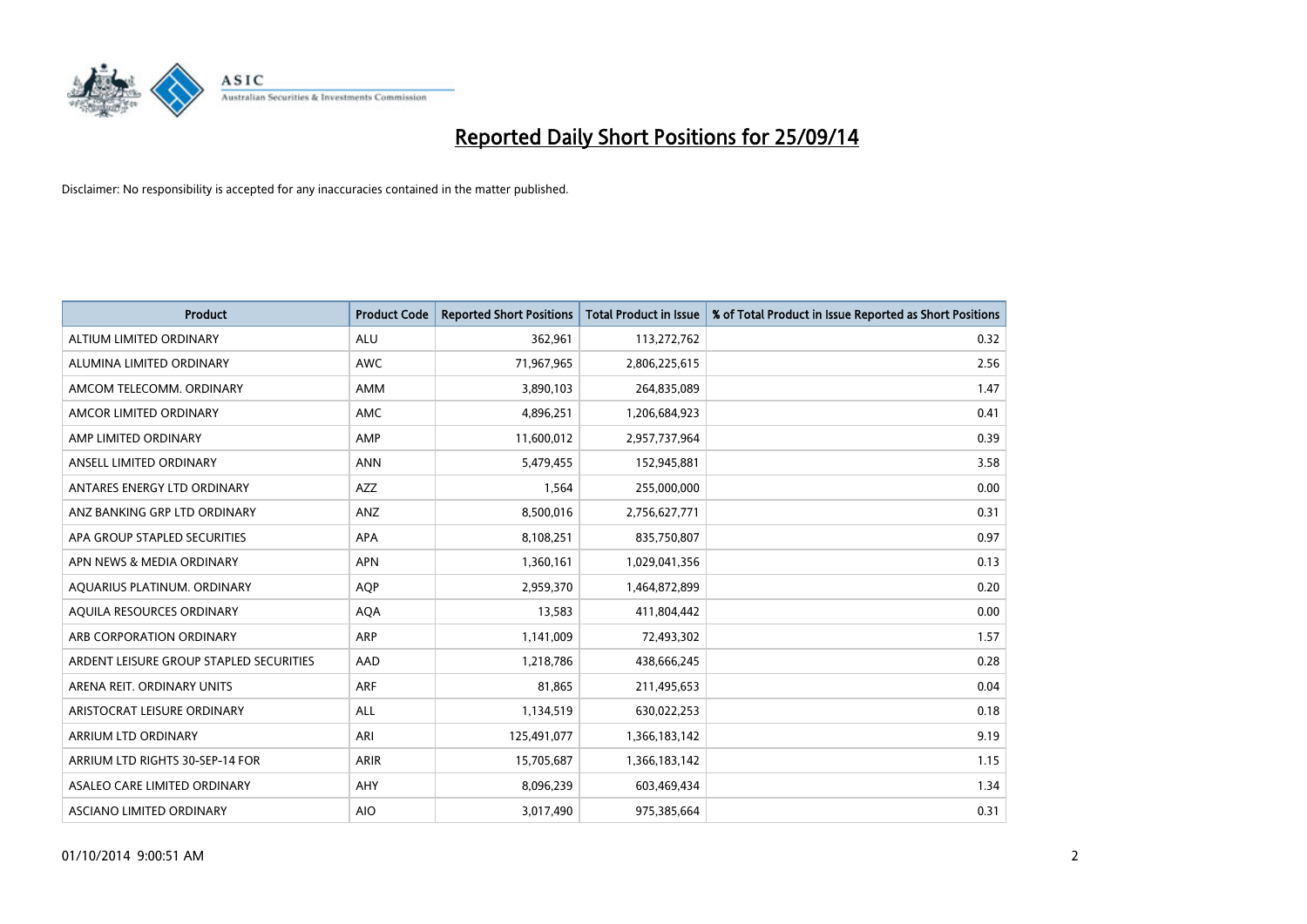

| <b>Product</b>                            | <b>Product Code</b> | <b>Reported Short Positions</b> | <b>Total Product in Issue</b> | % of Total Product in Issue Reported as Short Positions |
|-------------------------------------------|---------------------|---------------------------------|-------------------------------|---------------------------------------------------------|
| ASG GROUP LIMITED ORDINARY                | <b>ASZ</b>          | 103,504                         | 206,720,839                   | 0.05                                                    |
| ASPEN GROUP ORD/UNITS STAPLED             | APZ                 | 260,322                         | 120,014,036                   | 0.22                                                    |
| ASTRO JAP PROP GROUP STAPLED US PROHIBIT. | AJA                 | 84,654                          | 67,211,752                    | 0.13                                                    |
| ASX LIMITED ORDINARY                      | ASX                 | 5,637,589                       | 193,595,162                   | 2.91                                                    |
| ATLAS IRON LIMITED ORDINARY               | <b>AGO</b>          | 110,796,441                     | 915,701,543                   | 12.10                                                   |
| ATRUM COAL NL ORDINARY                    | ATU                 | 182,569                         | 162,459,242                   | 0.11                                                    |
| AUCKLAND INTERNATION ORDINARY             | <b>AIA</b>          | 11,819                          | 1,190,484,097                 | 0.00                                                    |
| AURIZON HOLDINGS LTD ORDINARY             | AZJ                 | 2,474,429                       | 2,137,284,503                 | 0.12                                                    |
| AUSDRILL LIMITED ORDINARY                 | ASL                 | 21,588,954                      | 312,277,224                   | 6.91                                                    |
| AUSENCO LIMITED ORDINARY                  | AAX                 | 1,078,081                       | 168,449,799                   | 0.64                                                    |
| AUSNET SERVICES STAPLED SECURITIES        | AST                 | 25,734,011                      | 3,425,244,162                 | 0.75                                                    |
| AUST INDUSTRIAL REIT UNIT                 | ANI                 | 214,609                         | 96,288,031                    | 0.22                                                    |
| AUSTAL LIMITED ORDINARY                   | ASB                 | 905,465                         | 346,379,377                   | 0.26                                                    |
| AUSTBROKERS HOLDINGS ORDINARY             | <b>AUB</b>          | 42,812                          | 60,088,396                    | 0.07                                                    |
| AUSTIN ENGINEERING ORDINARY               | ANG                 | 1,026,983                       | 84,274,004                    | 1.22                                                    |
| AUSTRALAND PROPERTY STAPLED SECURITY      | <b>ALZ</b>          | 15,333                          | 581,797,922                   | 0.00                                                    |
| AUSTRALIAN AGRICULT, ORDINARY             | AAC                 | 2,040,402                       | 532,474,721                   | 0.38                                                    |
| AUSTRALIAN FOUNDAT, ORDINARY              | AFI                 | 100                             | 1,054,646,236                 | 0.00                                                    |
| AUSTRALIAN PHARM, ORDINARY                | API                 | 10,572,349                      | 488,115,883                   | 2.17                                                    |
| AUTOMOTIVE HOLDINGS ORDINARY              | AHE                 | 1,444,589                       | 306,437,941                   | 0.47                                                    |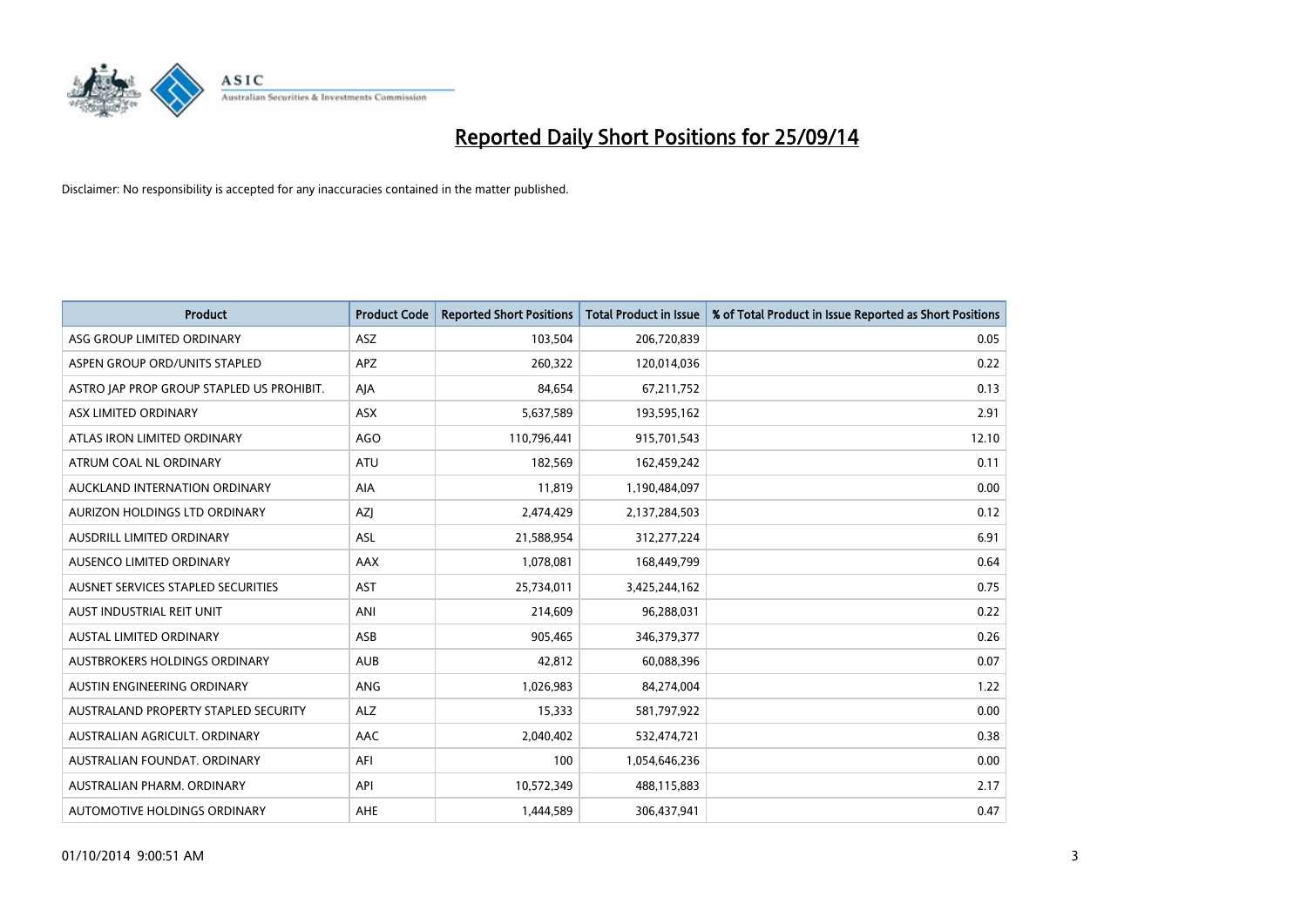

| <b>Product</b>                      | <b>Product Code</b> | <b>Reported Short Positions</b> | <b>Total Product in Issue</b> | % of Total Product in Issue Reported as Short Positions |
|-------------------------------------|---------------------|---------------------------------|-------------------------------|---------------------------------------------------------|
| AVANCO RESOURCES LTD ORDINARY       | AVB                 | 267,808                         | 1,661,675,855                 | 0.02                                                    |
| AVEO GROUP STAPLED SECURITIES       | AOG                 | 7,256,091                       | 500,111,460                   | 1.45                                                    |
| AWE LIMITED ORDINARY                | AWE                 | 199,292                         | 525,861,050                   | 0.04                                                    |
| AZONTO PET LTD ORDINARY             | APY                 | $\mathbf{1}$                    | 1,159,375,100                 | 0.00                                                    |
| AZUMAH RESOURCES ORDINARY           | <b>AZM</b>          | 1                               | 388,316,919                   | 0.00                                                    |
| <b>BANDANNA ENERGY ORDINARY</b>     | <b>BND</b>          | 24,135,792                      | 528,481,199                   | 4.57                                                    |
| BANK OF QUEENSLAND. ORDINARY        | <b>BOO</b>          | 2,100,834                       | 362,516,534                   | 0.58                                                    |
| <b>BANNERMAN RESOURCES ORDINARY</b> | <b>BMN</b>          | 199,998                         | 329,745,150                   | 0.06                                                    |
| <b>BASE RES LIMITED ORDINARY</b>    | <b>BSE</b>          | 5,501,878                       | 561,840,029                   | 0.98                                                    |
| <b>BATHURST RES LTD. ORDINARY</b>   | <b>BRL</b>          | 301,081                         | 947,828,434                   | 0.03                                                    |
| BC IRON LIMITED ORDINARY            | <b>BCI</b>          | 7,325,368                       | 124,345,439                   | 5.89                                                    |
| BEACH ENERGY LIMITED ORDINARY       | <b>BPT</b>          | 24,343,947                      | 1,292,897,806                 | 1.88                                                    |
| BEADELL RESOURCE LTD ORDINARY       | <b>BDR</b>          | 48,426,858                      | 798,657,280                   | 6.06                                                    |
| BEGA CHEESE LTD ORDINARY            | <b>BGA</b>          | 1,408,981                       | 152,602,945                   | 0.92                                                    |
| BENDIGO AND ADELAIDE ORDINARY       | <b>BEN</b>          | 12,900,294                      | 448,487,486                   | 2.88                                                    |
| BENITEC BIOPHARMA ORDINARY          | <b>BLT</b>          | 879                             | 115,218,993                   | 0.00                                                    |
| BENTHAM IMF LTD ORDINARY            | <b>IMF</b>          | 4,105,220                       | 165,370,269                   | 2.48                                                    |
| BERKELEY RESOURCES ORDINARY         | <b>BKY</b>          | 77,000                          | 180,361,323                   | 0.04                                                    |
| BETA S&P500 YIELDMAX ETF UNITS      | <b>UMAX</b>         | 45,056                          | 100,000                       | 45.06                                                   |
| BETASHARESCASHETF ETF UNITS         | AAA                 | 634                             | 12,443,410                    | 0.01                                                    |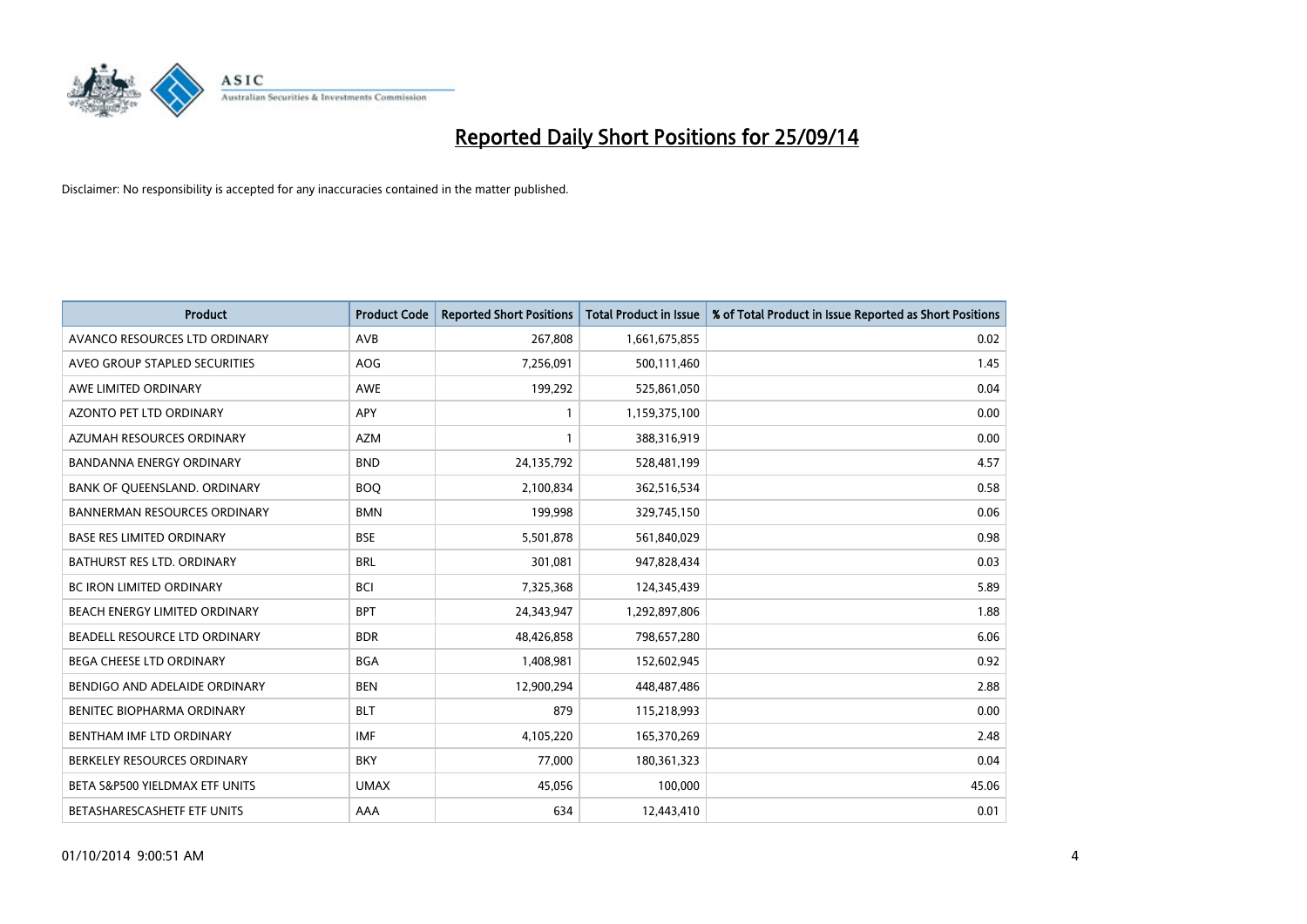

| <b>Product</b>                                | <b>Product Code</b> | <b>Reported Short Positions</b> | <b>Total Product in Issue</b> | % of Total Product in Issue Reported as Short Positions |
|-----------------------------------------------|---------------------|---------------------------------|-------------------------------|---------------------------------------------------------|
| <b>BHP BILLITON LIMITED ORDINARY</b>          | <b>BHP</b>          | 11,485,710                      | 3,211,691,105                 | 0.36                                                    |
| <b>BIGAIR GROUP LIMITED ORDINARY</b>          | <b>BGL</b>          | 45,160                          | 172,872,340                   | 0.03                                                    |
| <b>BILLABONG ORDINARY</b>                     | <b>BBG</b>          | 9,762,732                       | 990,370,034                   | 0.99                                                    |
| <b>BIONOMICS LIMITED ORDINARY</b>             | <b>BNO</b>          | 50,000                          | 417,356,567                   | 0.01                                                    |
| <b>BLACKHAM RESOURCES ORDINARY</b>            | <b>BLK</b>          | 522,754                         | 118,939,533                   | 0.44                                                    |
| <b>BLACKMORES LIMITED ORDINARY</b>            | <b>BKL</b>          | 17,356                          | 17,114,947                    | 0.10                                                    |
| <b>BLACKTHORN RESOURCES ORD US PROHIBITED</b> | <b>BTR</b>          | 4,369                           | 164,285,950                   | 0.00                                                    |
| <b>BLUESCOPE STEEL LTD ORDINARY</b>           | <b>BSL</b>          | 4,069,564                       | 559,227,871                   | 0.73                                                    |
| <b>BOART LONGYEAR ORDINARY</b>                | <b>BLY</b>          | 27,947,823                      | 461,163,412                   | 6.06                                                    |
| <b>BORAL LIMITED, ORDINARY</b>                | <b>BLD</b>          | 19,411,712                      | 782,736,249                   | 2.48                                                    |
| <b>BRADKEN LIMITED ORDINARY</b>               | <b>BKN</b>          | 13,702,751                      | 171,027,249                   | 8.01                                                    |
| <b>BRAMBLES LIMITED ORDINARY</b>              | <b>BXB</b>          | 7,217,246                       | 1,564,807,782                 | 0.46                                                    |
| <b>BREVILLE GROUP LTD ORDINARY</b>            | <b>BRG</b>          | 4,102,971                       | 130,095,322                   | 3.15                                                    |
| <b>BRICKWORKS LIMITED ORDINARY</b>            | <b>BKW</b>          | 69.902                          | 148,038,996                   | 0.05                                                    |
| BT INVESTMENT MNGMNT ORDINARY                 | <b>BTT</b>          | 1,447                           | 284,384,906                   | 0.00                                                    |
| <b>BURSON GROUP LTD ORDINARY</b>              | <b>BAP</b>          | 679,433                         | 163,585,666                   | 0.42                                                    |
| <b>BURU ENERGY ORDINARY</b>                   | <b>BRU</b>          | 17,907,255                      | 298,505,530                   | 6.00                                                    |
| <b>BWP TRUST ORDINARY UNITS</b>               | <b>BWP</b>          | 6,363,179                       | 639,724,826                   | 0.99                                                    |
| <b>CABCHARGE AUSTRALIA ORDINARY</b>           | CAB                 | 10,009,882                      | 120,430,683                   | 8.31                                                    |
| CALTEX AUSTRALIA ORDINARY                     | <b>CTX</b>          | 1,237,922                       | 270,000,000                   | 0.46                                                    |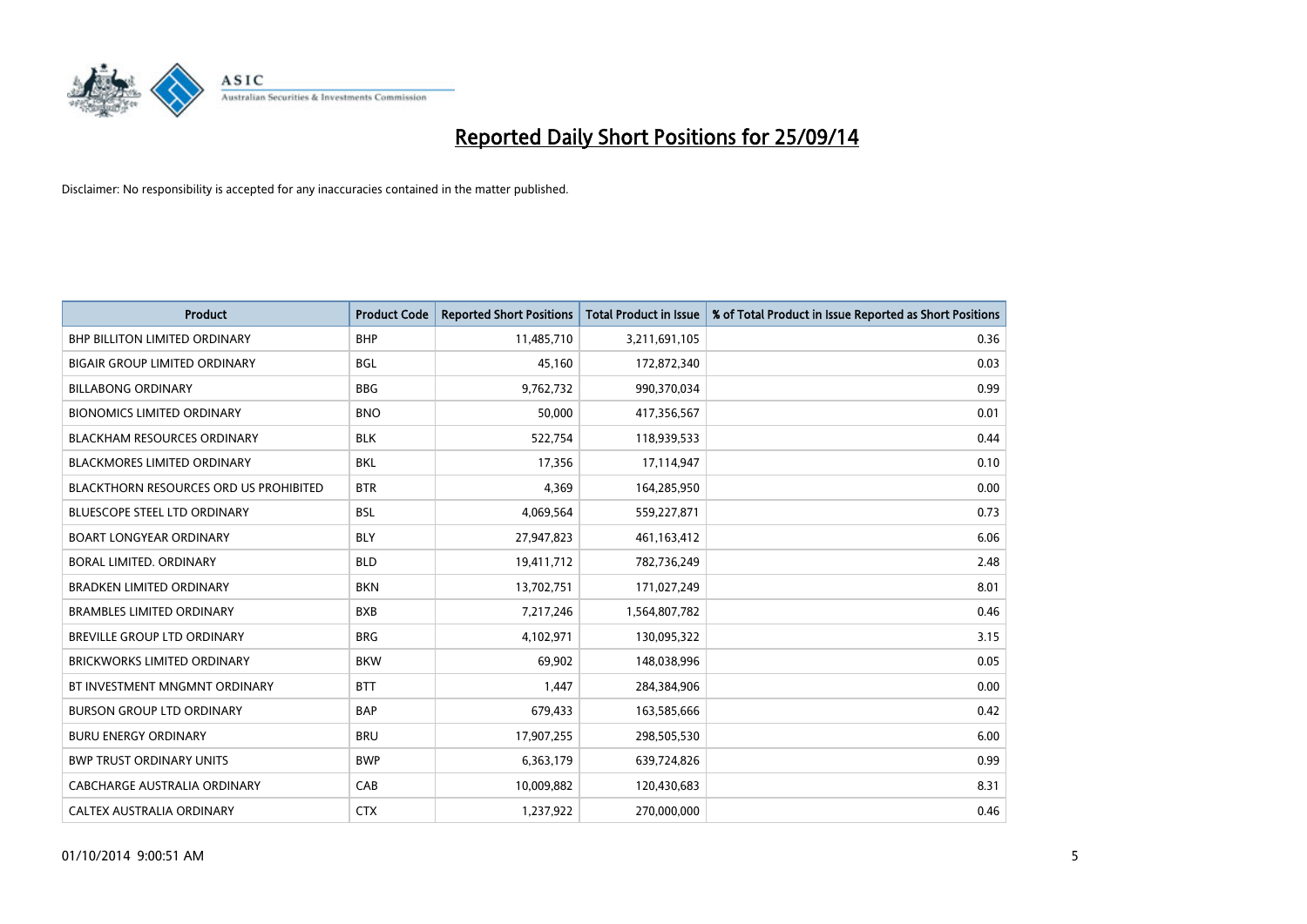

| <b>Product</b>                          | <b>Product Code</b> | <b>Reported Short Positions</b> | <b>Total Product in Issue</b> | % of Total Product in Issue Reported as Short Positions |
|-----------------------------------------|---------------------|---------------------------------|-------------------------------|---------------------------------------------------------|
| CAPE LAMBERT RES LTD ORDINARY           | <b>CFE</b>          | 280,137                         | 626,896,143                   | 0.04                                                    |
| CAPITOL HEALTH ORDINARY                 | CAI                 | 612,079                         | 431,180,115                   | 0.14                                                    |
| <b>CARDNO LIMITED ORDINARY</b>          | <b>CDD</b>          | 8,064,901                       | 163,446,174                   | 4.93                                                    |
| <b>CARINDALE PROPERTY UNIT</b>          | <b>CDP</b>          | 1,329                           | 70,000,000                    | 0.00                                                    |
| CARNARVON PETROLEUM ORDINARY            | <b>CVN</b>          | 50,734                          | 987,204,253                   | 0.01                                                    |
| CARSALES.COM LTD ORDINARY               | <b>CRZ</b>          | 12,483,620                      | 238,374,986                   | 5.24                                                    |
| <b>CASH CONVERTERS ORDINARY</b>         | CCV                 | 7,721,790                       | 428,886,124                   | 1.80                                                    |
| CEDAR WOODS PROP. ORDINARY              | <b>CWP</b>          | 126,687                         | 78,336,371                    | 0.16                                                    |
| CENTRAL PETROLEUM ORDINARY              | <b>CTP</b>          | 376,858                         | 348,718,957                   | 0.11                                                    |
| CFS RETAIL TRUST GRP STAPLED SECURITIES | <b>CFX</b>          | 29,602,170                      | 3,050,355,727                 | 0.97                                                    |
| CHALLENGER LIMITED ORDINARY             | <b>CGF</b>          | 1,821,619                       | 564,063,117                   | 0.32                                                    |
| CHANDLER MACLEOD LTD ORDINARY           | <b>CMG</b>          | 12,688                          | 547,985,086                   | 0.00                                                    |
| CHARTER HALL GROUP STAPLED US PROHIBIT. | <b>CHC</b>          | 195,473                         | 355,015,480                   | 0.06                                                    |
| <b>CHARTER HALL RETAIL UNITS</b>        | <b>COR</b>          | 11,322,080                      | 372,893,153                   | 3.04                                                    |
| <b>CHORUS LIMITED ORDINARY</b>          | CNU                 | 28,765                          | 396,369,767                   | 0.01                                                    |
| CLEARVIEW WEALTH LTD ORDINARY           | <b>CVW</b>          | 2,587                           | 562,711,976                   | 0.00                                                    |
| CLINUVEL PHARMACEUT. ORDINARY           | <b>CUV</b>          | 3,900                           | 42,466,435                    | 0.01                                                    |
| COAL OF AFRICA LTD ORDINARY             | <b>CZA</b>          | 426                             | 1,048,368,613                 | 0.00                                                    |
| <b>COALSPUR MINES LTD ORDINARY</b>      | <b>CPL</b>          | 1,420,885                       | 641,544,455                   | 0.22                                                    |
| COCA-COLA AMATIL ORDINARY               | <b>CCL</b>          | 21,892,927                      | 763,590,249                   | 2.87                                                    |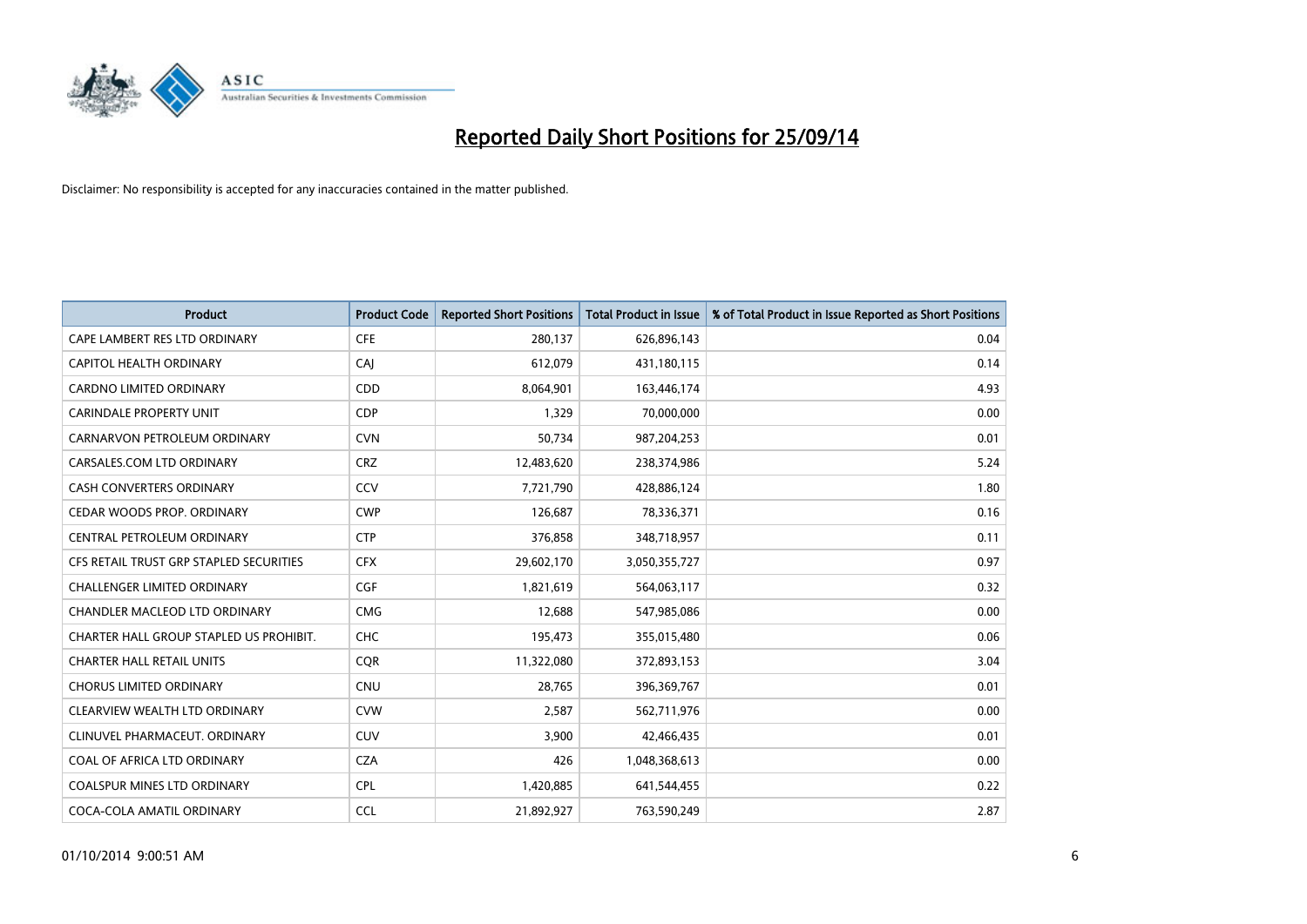

| <b>Product</b>                          | <b>Product Code</b> | <b>Reported Short Positions</b> | <b>Total Product in Issue</b> | % of Total Product in Issue Reported as Short Positions |
|-----------------------------------------|---------------------|---------------------------------|-------------------------------|---------------------------------------------------------|
| <b>COCHLEAR LIMITED ORDINARY</b>        | <b>COH</b>          | 6,385,545                       | 57,062,020                    | 11.19                                                   |
| <b>COCKATOO COAL ORDINARY</b>           | <b>COK</b>          | 167,987                         | 4,560,196,928                 | 0.00                                                    |
| <b>CODAN LIMITED ORDINARY</b>           | <b>CDA</b>          | 305,411                         | 176,969,924                   | 0.17                                                    |
| <b>COFFEY INTERNATIONAL ORDINARY</b>    | <b>COF</b>          | 6,077                           | 255,833,165                   | 0.00                                                    |
| <b>COKAL LTD ORDINARY</b>               | <b>CKA</b>          | 6,820                           | 471,103,926                   | 0.00                                                    |
| <b>COLLECTION HOUSE ORDINARY</b>        | <b>CLH</b>          | 2,383,860                       | 129,717,785                   | 1.84                                                    |
| <b>COLLINS FOODS LTD ORDINARY</b>       | <b>CKF</b>          | 100,000                         | 93,000,003                    | 0.11                                                    |
| COMMONWEALTH BANK, ORDINARY             | <b>CBA</b>          | 15,829,523                      | 1,621,319,194                 | 0.98                                                    |
| <b>COMPASS RESOURCES ORDINARY</b>       | <b>CMR</b>          | 7,472                           | 1,403,744,100                 | 0.00                                                    |
| <b>COMPUTERSHARE LTD ORDINARY</b>       | <b>CPU</b>          | 5,714,930                       | 556,203,079                   | 1.03                                                    |
| COOPER ENERGY LTD ORDINARY              | <b>COE</b>          | 341,318                         | 329,235,509                   | 0.10                                                    |
| <b>CORP TRAVEL LIMITED ORDINARY</b>     | <b>CTD</b>          | 254,250                         | 90,517,621                    | 0.28                                                    |
| COVER-MORE GRP LTD ORDINARY             | <b>CVO</b>          | 13,336,092                      | 317,750,000                   | 4.20                                                    |
| <b>CREDIT CORP GROUP ORDINARY</b>       | <b>CCP</b>          | 395,297                         | 46,296,407                    | 0.85                                                    |
| <b>CROMWELL PROP STAPLED SECURITIES</b> | <b>CMW</b>          | 9,896,167                       | 1,731,081,898                 | 0.57                                                    |
| <b>CROWE HORWATH AUS ORDINARY</b>       | <b>CRH</b>          | 239,223                         | 273,005,429                   | 0.09                                                    |
| CROWN RESORTS LTD ORDINARY              | <b>CWN</b>          | 7,774,568                       | 728,394,185                   | 1.07                                                    |
| <b>CSG LIMITED ORDINARY</b>             | CSV                 | 39,705                          | 279,290,492                   | 0.01                                                    |
| <b>CSL LIMITED ORDINARY</b>             | <b>CSL</b>          | 1,144,658                       | 474,622,141                   | 0.24                                                    |
| <b>CSR LIMITED ORDINARY</b>             | <b>CSR</b>          | 17, 173, 795                    | 506,000,315                   | 3.39                                                    |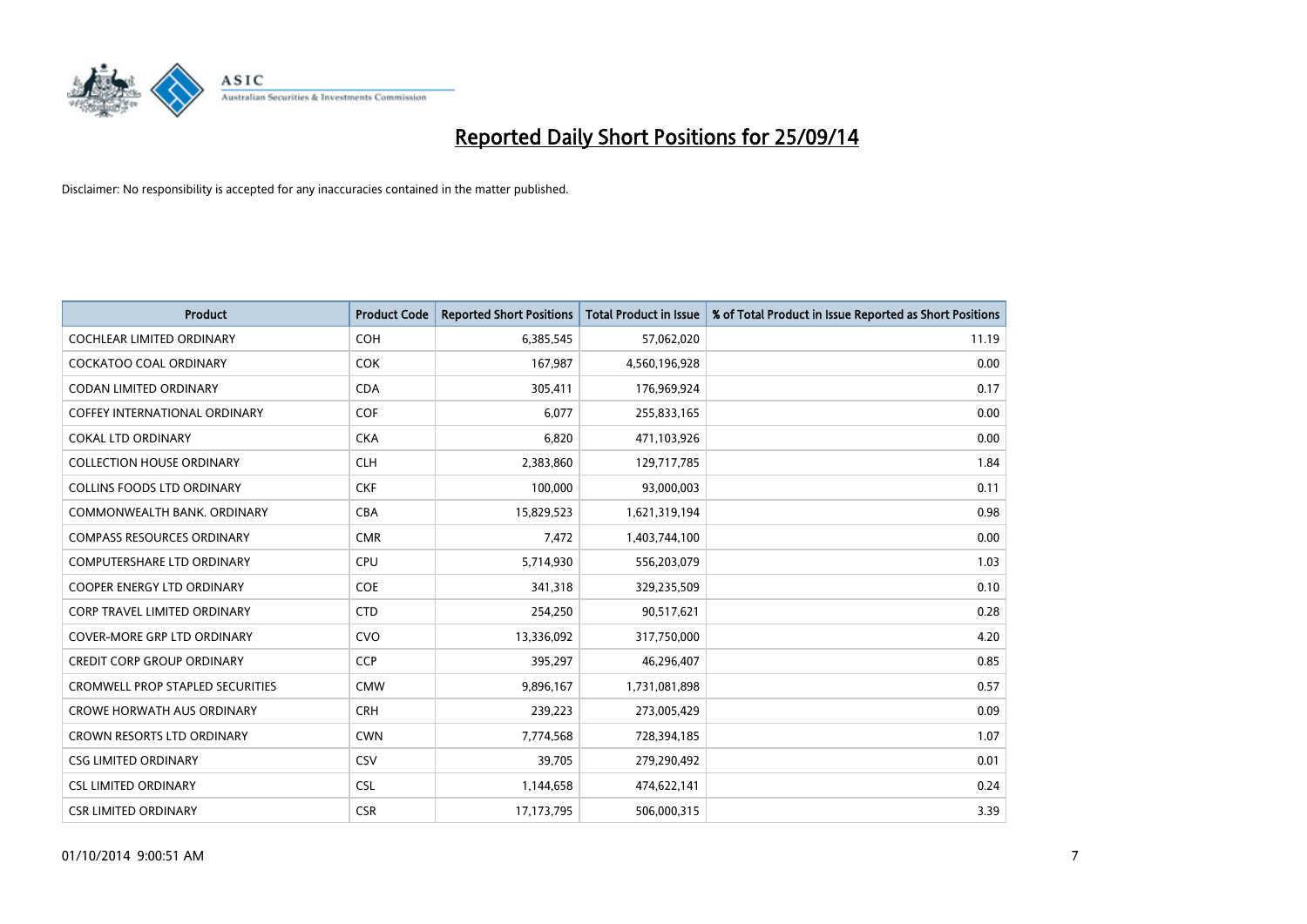

| <b>Product</b>                     | <b>Product Code</b> | <b>Reported Short Positions</b> | <b>Total Product in Issue</b> | % of Total Product in Issue Reported as Short Positions |
|------------------------------------|---------------------|---------------------------------|-------------------------------|---------------------------------------------------------|
| <b>CUDECO LIMITED ORDINARY</b>     | CDU                 | 8,324,725                       | 235,425,143                   | 3.54                                                    |
| DATA#3 LIMITED ORDINARY            | <b>DTL</b>          | 98,634                          | 153,974,950                   | 0.06                                                    |
| DECMIL GROUP LIMITED ORDINARY      | <b>DCG</b>          | 1,876,240                       | 168,657,794                   | 1.11                                                    |
| DEEP YELLOW LIMITED ORDINARY       | <b>DYL</b>          | 1,002                           | 1,891,196,227                 | 0.00                                                    |
| DEVINE LIMITED ORDINARY            | <b>DVN</b>          | 22,109                          | 158,730,556                   | 0.01                                                    |
| DEXUS PROPERTY GROUP STAPLED UNITS | <b>DXS</b>          | 16,637,722                      | 5,433,110,810                 | 0.31                                                    |
| DICK SMITH HLDGS ORDINARY          | <b>DSH</b>          | 17,322,560                      | 236,511,364                   | 7.32                                                    |
| DISCOVERY METALS LTD ORDINARY      | <b>DML</b>          | 1,277,631                       | 644,039,581                   | 0.20                                                    |
| DOMINO PIZZA ENTERPR ORDINARY      | <b>DMP</b>          | 1,093,974                       | 86,160,773                    | 1.27                                                    |
| DONACO INTERNATIONAL ORDINARY      | <b>DNA</b>          | 5,031,895                       | 460,951,560                   | 1.09                                                    |
| DORAY MINERALS LTD ORDINARY        | <b>DRM</b>          | 168,771                         | 165,834,256                   | 0.10                                                    |
| DOWNER EDI LIMITED ORDINARY        | <b>DOW</b>          | 22,070,655                      | 435,399,975                   | 5.07                                                    |
| DRILLSEARCH ENERGY ORDINARY        | <b>DLS</b>          | 14,843,515                      | 457,114,185                   | 3.25                                                    |
| DUET GROUP STAPLED US PROHIBIT.    | <b>DUE</b>          | 11,267,858                      | 1,327,719,444                 | 0.85                                                    |
| DUKETON MINING ORDINARY            | <b>DKM</b>          | 3,078                           | 82,524,812                    | 0.00                                                    |
| DULUXGROUP LIMITED ORDINARY        | <b>DLX</b>          | 353,981                         | 383,503,942                   | 0.09                                                    |
| ECHO ENTERTAINMENT ORDINARY        | <b>EGP</b>          | 9,198,369                       | 825,672,730                   | 1.11                                                    |
| <b>ELDERS LIMITED ORDINARY</b>     | <b>ELD</b>          | 18,753,394                      | 523,265,328                   | 3.58                                                    |
| ELEMENTAL MINERALS ORDINARY        | <b>ELM</b>          | 94,536                          | 315,663,391                   | 0.03                                                    |
| <b>EMECO HOLDINGS ORDINARY</b>     | EHL                 | 7,935,836                       | 599,675,707                   | 1.32                                                    |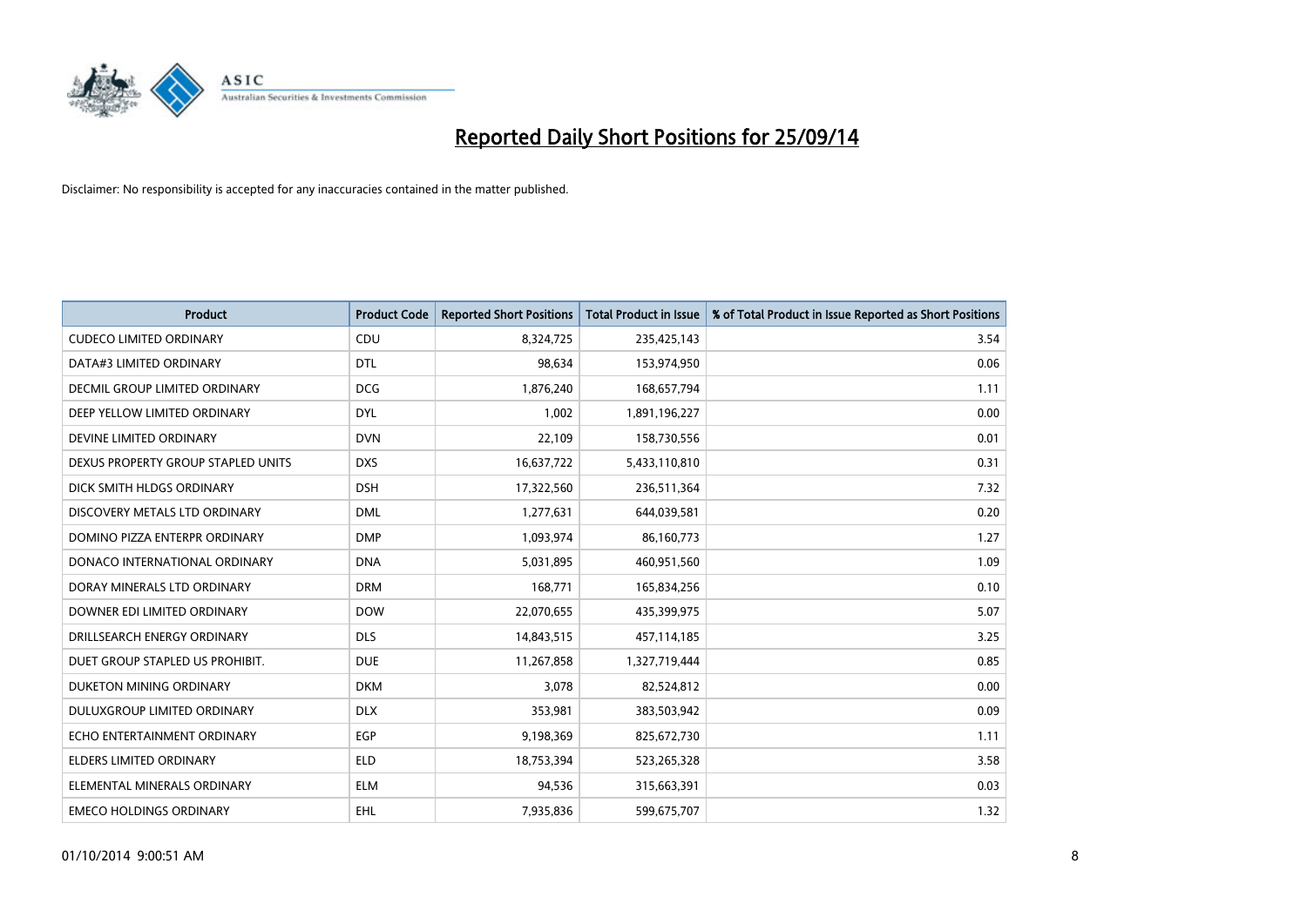

| <b>Product</b>                         | <b>Product Code</b> | <b>Reported Short Positions</b> | <b>Total Product in Issue</b> | % of Total Product in Issue Reported as Short Positions |
|----------------------------------------|---------------------|---------------------------------|-------------------------------|---------------------------------------------------------|
| <b>ENERGY DEVELOPMENTS ORDINARY</b>    | <b>ENE</b>          | 20,000                          | 169,673,095                   | 0.01                                                    |
| ENERGY RESOURCES ORDINARY 'A'          | <b>ERA</b>          | 11,541,100                      | 517,725,062                   | 2.23                                                    |
| ENERGY WORLD CORPOR. ORDINARY          | <b>EWC</b>          | 45,298,726                      | 1,734,166,672                 | 2.61                                                    |
| ENVESTRA LIMITED ORDINARY              | <b>ENV</b>          | 81,516                          | 1,796,808,474                 | 0.00                                                    |
| EQUATORIAL RES LTD ORDINARY            | EQX                 | 33                              | 122,185,353                   | 0.00                                                    |
| EQUITY TRUSTEES ORDINARY               | EQT                 | 8,221                           | 19,152,092                    | 0.04                                                    |
| ERM POWER LIMITED ORDINARY             | <b>EPW</b>          | 419,839                         | 240,530,856                   | 0.17                                                    |
| EVOLUTION MINING LTD ORDINARY          | <b>EVN</b>          | 37,215,346                      | 713,218,647                   | 5.22                                                    |
| FAIRFAX MEDIA LTD ORDINARY             | <b>FXI</b>          | 55,066,756                      | 2,351,955,725                 | 2.34                                                    |
| <b>FANTASTIC HOLDINGS ORDINARY</b>     | <b>FAN</b>          | 42,179                          | 103,068,398                   | 0.04                                                    |
| <b>FAR LTD ORDINARY</b>                | <b>FAR</b>          | 9,034,197                       | 2,699,846,742                 | 0.33                                                    |
| FEDERATION CNTRES ORD/UNIT STAPLED SEC | FDC                 | 1,109,928                       | 1,427,641,565                 | 0.08                                                    |
| FISHER & PAYKEL H. ORDINARY            | <b>FPH</b>          | 19,364                          | 556,128,379                   | 0.00                                                    |
| FLEETWOOD CORP ORDINARY                | <b>FWD</b>          | 1,879,786                       | 60,581,211                    | 3.10                                                    |
| FLETCHER BUILDING ORDINARY             | <b>FBU</b>          | 1,220,452                       | 687,854,788                   | 0.18                                                    |
| FLEXIGROUP LIMITED ORDINARY            | <b>FXL</b>          | 2,907,980                       | 304,096,060                   | 0.96                                                    |
| <b>FLIGHT CENTRE TRAVEL ORDINARY</b>   | <b>FLT</b>          | 6,009,716                       | 100,691,119                   | 5.97                                                    |
| FLINDERS MINES LTD ORDINARY            | <b>FMS</b>          | 420,990                         | 2,400,995,602                 | 0.02                                                    |
| <b>FOCUS MINERALS LTD ORDINARY</b>     | <b>FML</b>          | 11,522,422                      | 9,137,375,877                 | 0.13                                                    |
| FOLKESTONE EDU TRUST UNITS             | <b>FET</b>          | 366,457                         | 205,069,661                   | 0.18                                                    |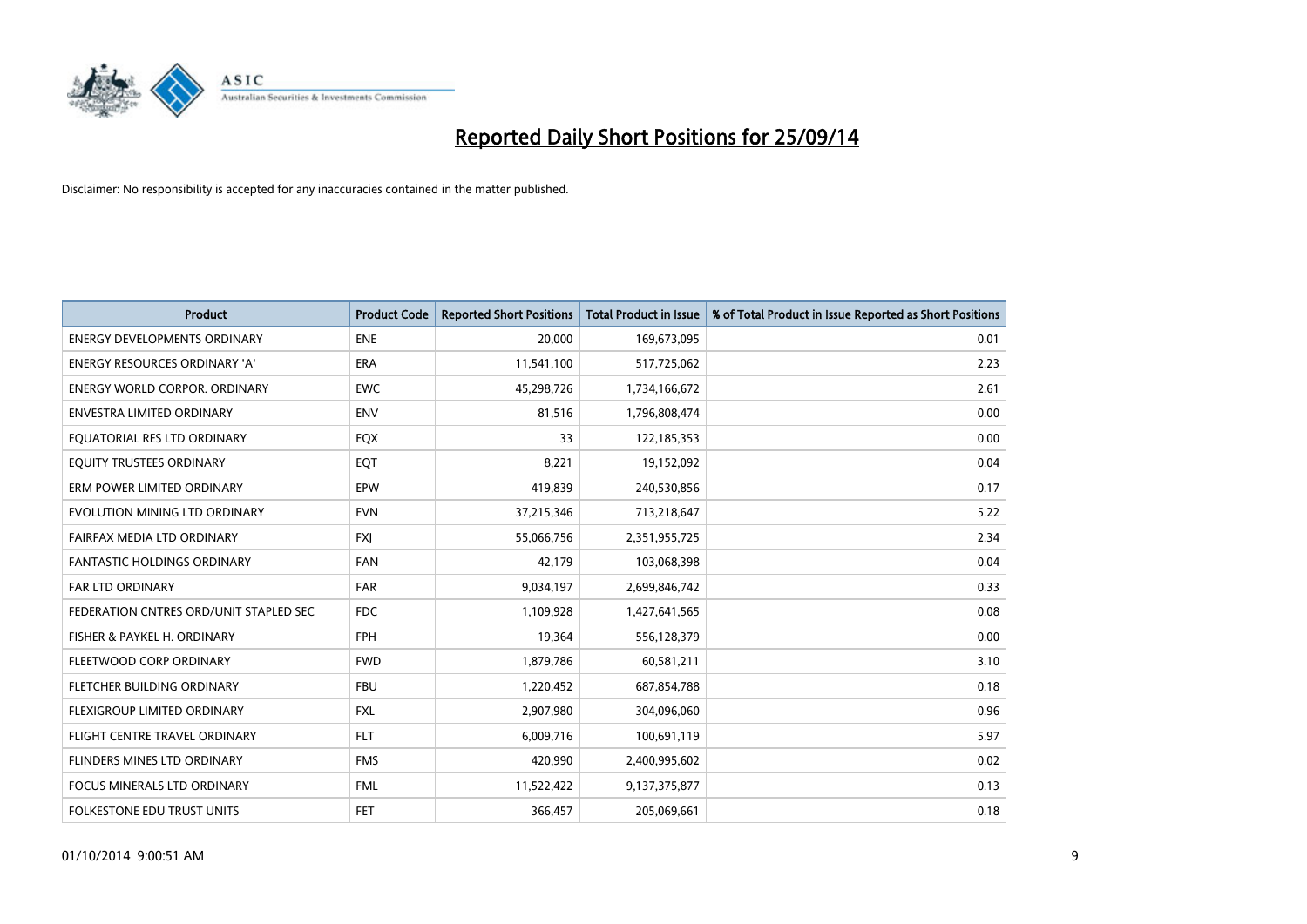

| <b>Product</b>                             | <b>Product Code</b> | <b>Reported Short Positions</b> | <b>Total Product in Issue</b> | % of Total Product in Issue Reported as Short Positions |
|--------------------------------------------|---------------------|---------------------------------|-------------------------------|---------------------------------------------------------|
| FONTERRA SHARE FUND ORDINARY UNITS         | <b>FSF</b>          | 599,662                         | 115,510,746                   | 0.52                                                    |
| FORTESCUE METALS GRP ORDINARY              | <b>FMG</b>          | 257,748,222                     | 3,113,798,151                 | 8.28                                                    |
| FREEDOM FOOD LTD ORDINARY                  | <b>FNP</b>          | 10,000                          | 151,570,371                   | 0.01                                                    |
| <b>G.U.D. HOLDINGS ORDINARY</b>            | GUD                 | 2,358,795                       | 70,939,492                    | 3.33                                                    |
| <b>G8 EDUCATION LIMITED ORDINARY</b>       | <b>GEM</b>          | 11,639,842                      | 332,073,918                   | 3.51                                                    |
| <b>GALAXY RESOURCES ORDINARY</b>           | <b>GXY</b>          | 655,959                         | 1,064,493,083                 | 0.06                                                    |
| <b>GBST HOLDINGS ORDINARY</b>              | <b>GBT</b>          | 19,881                          | 66,561,725                    | 0.03                                                    |
| <b>GDI PROPERTY GRP STAPLED SECURITIES</b> | GDI                 | 384,170                         | 567,575,025                   | 0.07                                                    |
| <b>GENTRACK GROUP LTD ORDINARY</b>         | <b>GTK</b>          | 1,039                           | 72,699,510                    | 0.00                                                    |
| <b>GENWORTH MORTGAGE ORDINARY</b>          | <b>GMA</b>          | 1,181,208                       | 650,000,000                   | 0.18                                                    |
| <b>GEODYNAMICS LIMITED ORDINARY</b>        | GDY                 | 819                             | 435,880,130                   | 0.00                                                    |
| <b>GINDALBIE METALS LTD ORDINARY</b>       | GBG                 | 33,949,407                      | 1,495,306,811                 | 2.27                                                    |
| <b>GOLD ROAD RES LTD ORDINARY</b>          | GOR                 | 5,598,100                       | 515,419,042                   | 1.09                                                    |
| <b>GOODMAN FIELDER, ORDINARY</b>           | GFF                 | 7,918,822                       | 1,955,559,207                 | 0.40                                                    |
| <b>GOODMAN GROUP STAPLED</b>               | <b>GMG</b>          | 2,196,871                       | 1,745,417,725                 | 0.13                                                    |
| <b>GPT GROUP STAPLED SEC.</b>              | GPT                 | 2,764,558                       | 1,685,460,955                 | 0.16                                                    |
| <b>GRAINCORP LIMITED A CLASS ORDINARY</b>  | <b>GNC</b>          | 9,598,951                       | 228,855,628                   | 4.19                                                    |
| <b>GRANGE RESOURCES. ORDINARY</b>          | GRR                 | 5,815,820                       | 1,157,097,869                 | 0.50                                                    |
| <b>GREENCROSS LIMITED ORDINARY</b>         | GXL                 | 1,747,571                       | 110,654,390                   | 1.58                                                    |
| <b>GREENLAND MIN EN LTD ORDINARY</b>       | GGG                 | 1,084,837                       | 668,464,377                   | 0.16                                                    |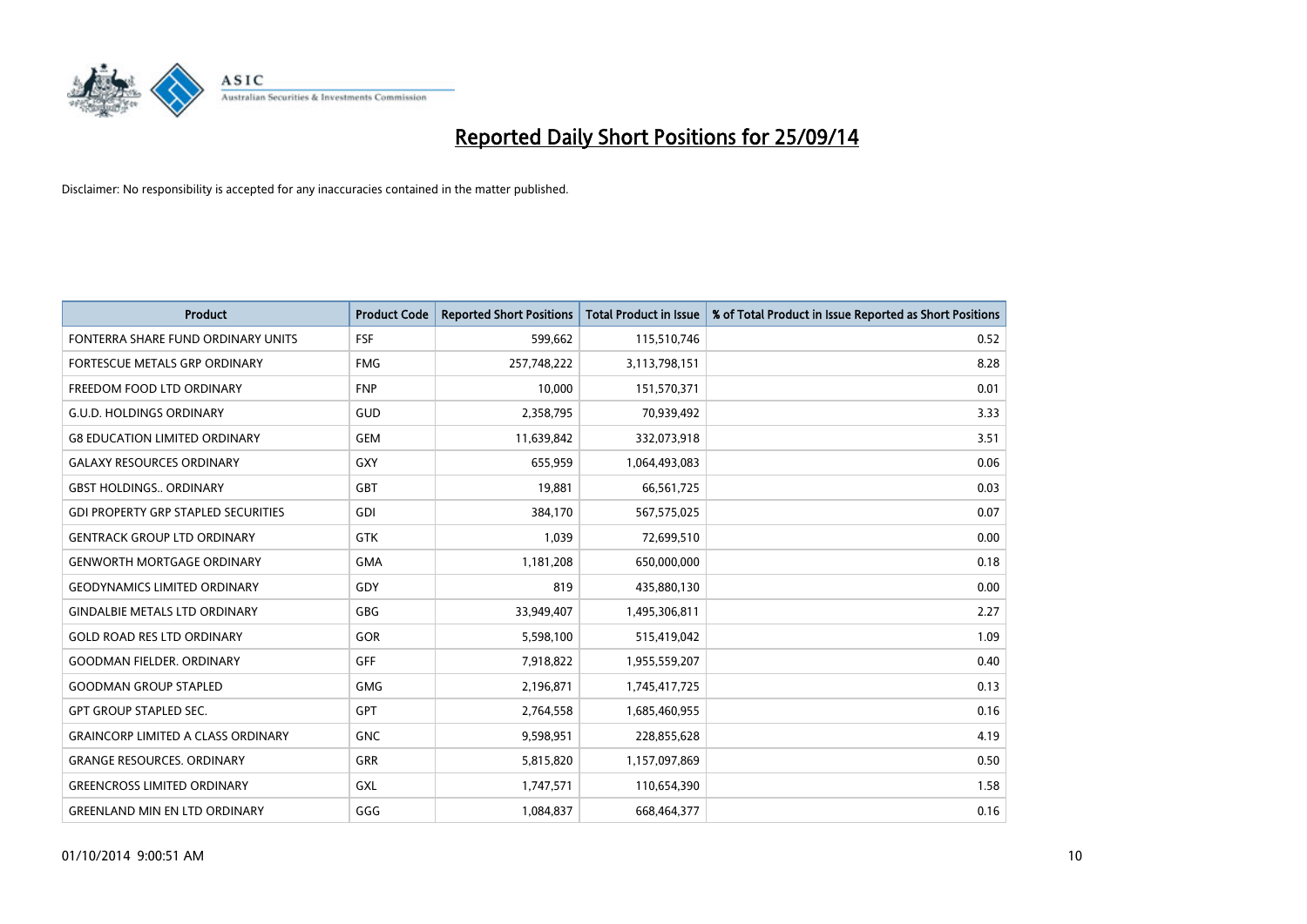

| <b>Product</b>                                   | <b>Product Code</b> | <b>Reported Short Positions</b> | <b>Total Product in Issue</b> | % of Total Product in Issue Reported as Short Positions |
|--------------------------------------------------|---------------------|---------------------------------|-------------------------------|---------------------------------------------------------|
| <b>GREENLAND MIN EN LTD RIGHTS 26-JUN-14</b>     | GGGR                | 3,842                           | 88,685,050                    | 0.00                                                    |
| <b>GROWTHPOINT PROPERTY ORD/UNIT STAPLED SEC</b> | GOZ                 | 3,035,256                       | 554,315,998                   | 0.55                                                    |
| <b>GRYPHON MINERALS LTD ORDINARY</b>             | GRY                 | 4,245,625                       | 401,115,935                   | 1.06                                                    |
| <b>GUILDFORD COAL LTD ORDINARY</b>               | <b>GUF</b>          | 77,890                          | 845,190,354                   | 0.01                                                    |
| <b>GWA GROUP LTD ORDINARY</b>                    | <b>GWA</b>          | 13,407,103                      | 306,533,770                   | 4.37                                                    |
| <b>HARVEY NORMAN ORDINARY</b>                    | <b>HVN</b>          | 30,785,029                      | 1,062,316,784                 | 2.90                                                    |
| <b>HEALTHSCOPE LIMITED, ORDINARY</b>             | <b>HSO</b>          | 319,640                         | 1,732,094,838                 | 0.02                                                    |
| <b>HENDERSON GROUP CDI 1:1</b>                   | <b>HGG</b>          | 4,286,598                       | 664,599,011                   | 0.64                                                    |
| HFA HOLDINGS LIMITED ORDINARY                    | <b>HFA</b>          | 3,809                           | 162,147,897                   | 0.00                                                    |
| <b>HIGHLANDS PACIFIC ORDINARY</b>                | <b>HIG</b>          | 3,153                           | 918,694,336                   | 0.00                                                    |
| HILLS LTD ORDINARY                               | <b>HIL</b>          | 350,470                         | 233,425,607                   | 0.15                                                    |
| HORIZON OIL LIMITED ORDINARY                     | <b>HZN</b>          | 29,395,637                      | 1,301,981,265                 | 2.26                                                    |
| <b>ICAR ASIA LTD ORDINARY</b>                    | ICO                 | 110,151                         | 193,188,846                   | 0.06                                                    |
| <b>IINET LIMITED ORDINARY</b>                    | <b>IIN</b>          | 7,740,289                       | 161,238,847                   | 4.80                                                    |
| <b>ILUKA RESOURCES ORDINARY</b>                  | <b>ILU</b>          | 38,218,331                      | 418,700,517                   | 9.13                                                    |
| <b>IMDEX LIMITED ORDINARY</b>                    | <b>IMD</b>          | 2,904,217                       | 216,203,136                   | 1.34                                                    |
| <b>INCITEC PIVOT ORDINARY</b>                    | IPL                 | 34,441,922                      | 1,654,998,197                 | 2.08                                                    |
| INDEPENDENCE GROUP ORDINARY                      | <b>IGO</b>          | 232,966                         | 234,256,573                   | 0.10                                                    |
| <b>INDOPHIL RESOURCES ORDINARY</b>               | <b>IRN</b>          | 1,803,700                       | 1,203,146,194                 | 0.15                                                    |
| <b>INDUSTRIA REIT STAPLED</b>                    | <b>IDR</b>          | 30,429                          | 125,000,001                   | 0.02                                                    |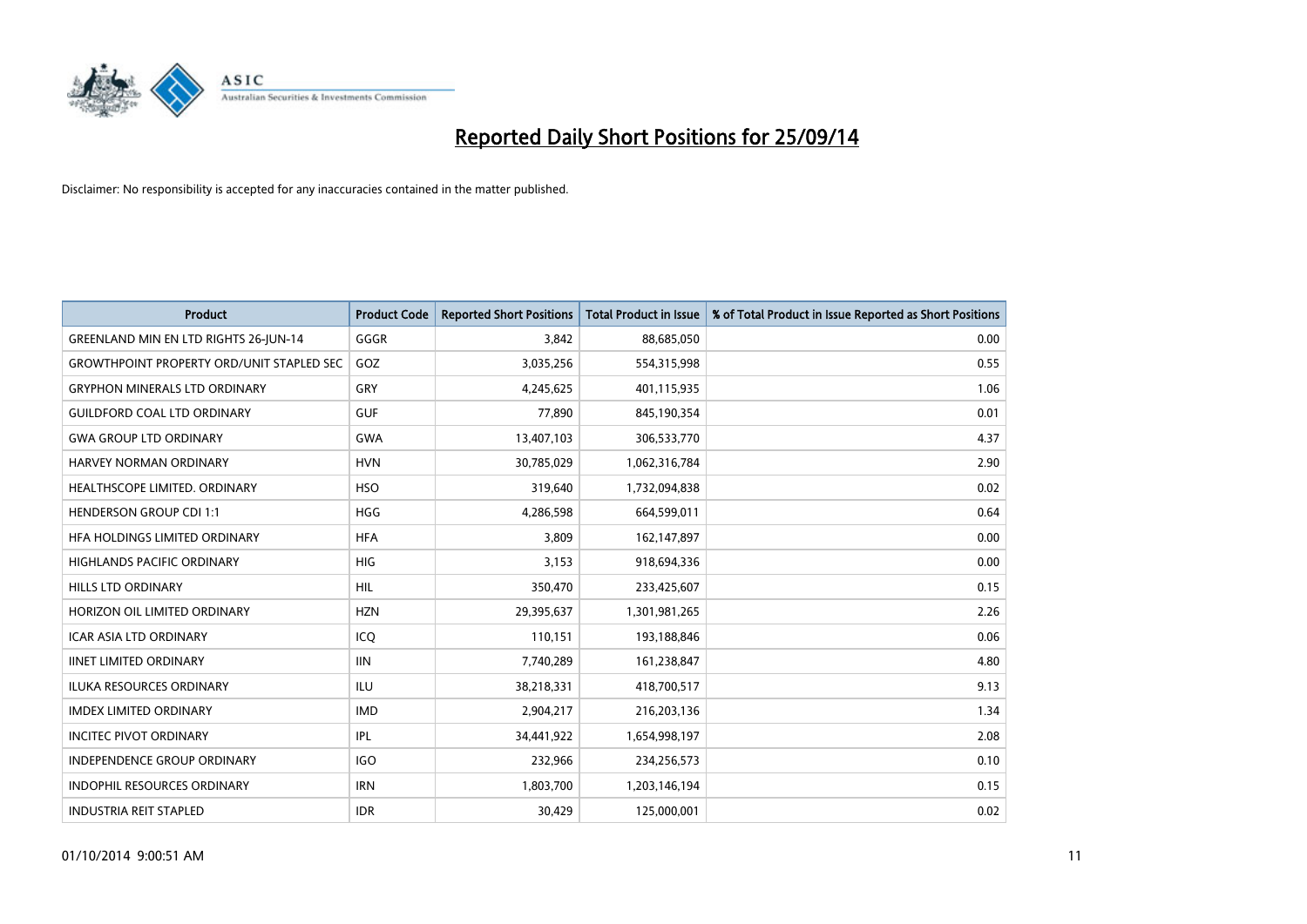

| <b>Product</b>                                | <b>Product Code</b> | <b>Reported Short Positions</b> | <b>Total Product in Issue</b> | % of Total Product in Issue Reported as Short Positions |
|-----------------------------------------------|---------------------|---------------------------------|-------------------------------|---------------------------------------------------------|
| <b>INFIGEN ENERGY STAPLED SECURITIES</b>      | <b>IFN</b>          | 2,889,723                       | 767,887,581                   | 0.38                                                    |
| <b>INFOMEDIA LTD ORDINARY</b>                 | <b>IFM</b>          | 1,149,535                       | 306,954,355                   | 0.37                                                    |
| INGENIA GROUP STAPLED SECURITIES              | <b>INA</b>          | 3,831,601                       | 680,883,840                   | 0.56                                                    |
| INSURANCE AUSTRALIA ORDINARY                  | IAG                 | 14,261,766                      | 2,341,618,048                 | 0.61                                                    |
| <b>INTREPID MINES ORDINARY</b>                | <b>IAU</b>          | 3,107,275                       | 557,577,524                   | 0.56                                                    |
| <b>INVESTA OFFICE FUND STAPLED SECURITIES</b> | <b>IOF</b>          | 791,170                         | 614,047,458                   | 0.13                                                    |
| <b>INVOCARE LIMITED ORDINARY</b>              | <b>IVC</b>          | 4,921,038                       | 110,030,298                   | 4.47                                                    |
| <b>IOOF HOLDINGS LTD ORDINARY</b>             | IFL                 | 7,785,638                       | 300,133,752                   | 2.59                                                    |
| <b>IPROPERTY GROUP LTD ORDINARY</b>           | <b>IPP</b>          | 2,445,285                       | 181,703,204                   | 1.35                                                    |
| <b>IRESS LIMITED ORDINARY</b>                 | <b>IRE</b>          | 5,009,331                       | 159,097,319                   | 3.15                                                    |
| <b>IRON ORE HOLDINGS ORDINARY</b>             | <b>IOH</b>          | 241,000                         | 161,174,005                   | 0.15                                                    |
| <b>ISELECT LTD ORDINARY</b>                   | <b>ISU</b>          | 848,766                         | 260,889,894                   | 0.33                                                    |
| <b>ISENTIA GROUP LTD ORDINARY</b>             | <b>ISD</b>          | 457,917                         | 200,000,001                   | 0.23                                                    |
| <b>ISENTRIC LTD. ORDINARY</b>                 | ICU                 | 75,927                          | 76,746,962                    | 0.10                                                    |
| ISHS ASIA 50 ETF CDI 1:1                      | <b>IAA</b>          | 1,221                           | 1,700,000                     | 0.07                                                    |
| JAMES HARDIE INDUST CHESS DEPOSITARY INT      | <b>IHX</b>          | 5,710,301                       | 444,925,946                   | 1.28                                                    |
| <b>JAPARA HEALTHCARE LT ORDINARY</b>          | <b>IHC</b>          | 5,562,084                       | 263,046,592                   | 2.11                                                    |
| <b>JB HI-FI LIMITED ORDINARY</b>              | JBH                 | 10,827,065                      | 98,947,309                    | 10.94                                                   |
| KAGARA LTD ORDINARY                           | KZL                 | 34,720                          | 798,953,117                   | 0.00                                                    |
| KAROON GAS AUSTRALIA ORDINARY                 | <b>KAR</b>          | 19,912,088                      | 255,997,690                   | 7.78                                                    |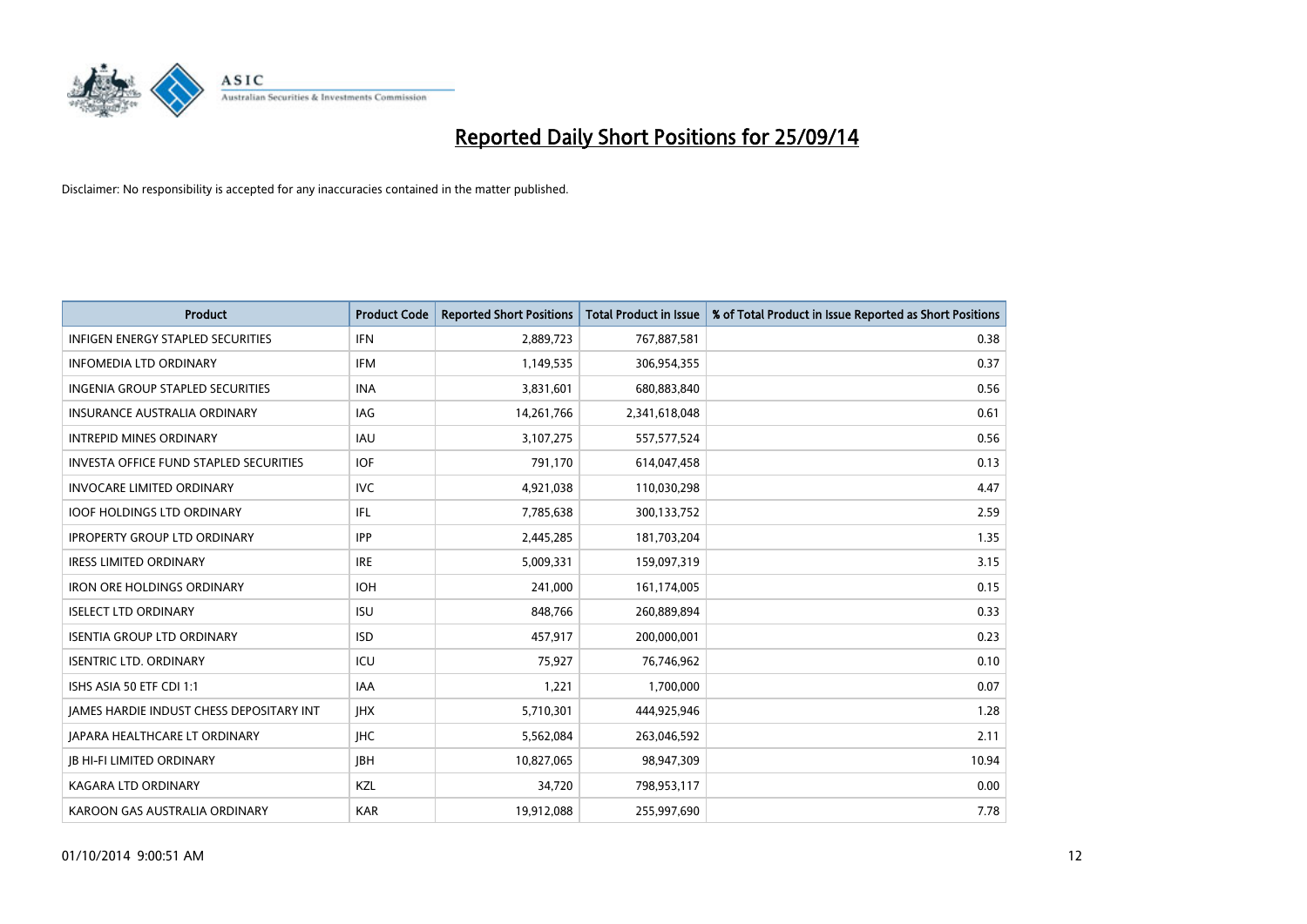

| <b>Product</b>                        | <b>Product Code</b> | <b>Reported Short Positions</b> | <b>Total Product in Issue</b> | % of Total Product in Issue Reported as Short Positions |
|---------------------------------------|---------------------|---------------------------------|-------------------------------|---------------------------------------------------------|
| KATHMANDU HOLD LTD ORDINARY           | <b>KMD</b>          | 2,158,967                       | 201,318,944                   | 1.07                                                    |
| <b>KBL MINING LIMITED ORDINARY</b>    | KBL                 | 1,820                           | 393,535,629                   | 0.00                                                    |
| KINGSGATE CONSOLID. ORDINARY          | <b>KCN</b>          | 15,750,756                      | 223,584,937                   | 7.04                                                    |
| KINGSROSE MINING LTD ORDINARY         | <b>KRM</b>          | 429,041                         | 358,611,493                   | 0.12                                                    |
| <b>KOGI IRON LTD ORDINARY</b>         | <b>KFE</b>          | 2,192,098                       | 376,669,836                   | 0.58                                                    |
| LEIGHTON HOLDINGS ORDINARY            | LEI.                | 5,100,269                       | 338,503,563                   | 1.51                                                    |
| LEND LEASE GROUP UNIT/ORD STAPLED     | LLC                 | 2,272,103                       | 577,475,833                   | 0.39                                                    |
| LIFESTYLE COMMUNIT. ORDINARY          | LIC                 | 4,000                           | 99,970,131                    | 0.00                                                    |
| LIQUEFIED NATURAL ORDINARY            | LNG                 | 6,604,061                       | 461,402,201                   | 1.43                                                    |
| LONESTAR RESO LTD ORDINARY            | <b>LNR</b>          | 843,888                         | 752,187,211                   | 0.11                                                    |
| LUCAPA DIAMOND LTD ORDINARY           | LOM                 | 41,418                          | 181,776,720                   | 0.02                                                    |
| <b>LYNAS CORPORATION ORDINARY</b>     | <b>LYC</b>          | 134,350,242                     | 2,333,801,566                 | 5.76                                                    |
| M2 GRP LTD ORDINARY                   | <b>MTU</b>          | 5,356,093                       | 180,824,848                   | 2.96                                                    |
| <b>MACA LIMITED ORDINARY</b>          | <b>MLD</b>          | 1,171,305                       | 232,676,373                   | 0.50                                                    |
| <b>MACMAHON HOLDINGS ORDINARY</b>     | <b>MAH</b>          | 206,455                         | 1,261,699,966                 | 0.02                                                    |
| MACO ATLAS ROADS GRP ORDINARY STAPLED | <b>MOA</b>          | 3,750,982                       | 511,538,852                   | 0.73                                                    |
| MACQUARIE GROUP LTD ORDINARY          | <b>MQG</b>          | 868,721                         | 321,202,994                   | 0.27                                                    |
| MAGELLAN FIN GRP LTD ORDINARY         | <b>MFG</b>          | 4,498,342                       | 159,278,177                   | 2.82                                                    |
| <b>MANTRA GROUP LTD ORDINARY</b>      | <b>MTR</b>          | 436,607                         | 249,471,229                   | 0.18                                                    |
| <b>MATRIX C &amp; E LTD ORDINARY</b>  | <b>MCE</b>          | 2,659,292                       | 94,555,428                    | 2.81                                                    |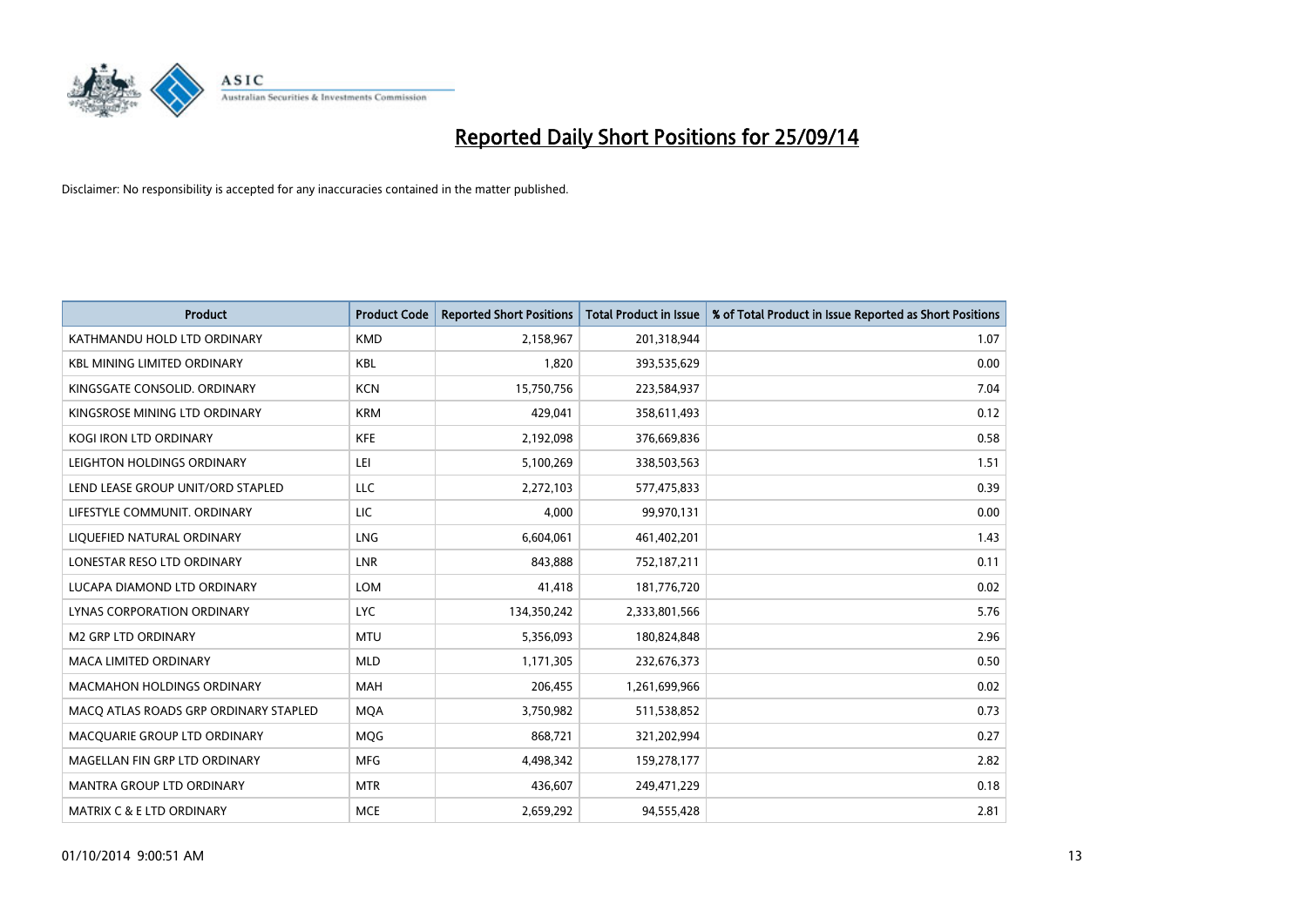

| <b>Product</b>                      | <b>Product Code</b> | <b>Reported Short Positions</b> | <b>Total Product in Issue</b> | % of Total Product in Issue Reported as Short Positions |
|-------------------------------------|---------------------|---------------------------------|-------------------------------|---------------------------------------------------------|
| <b>MAVERICK DRILLING ORDINARY</b>   | <b>MAD</b>          | 5,426,172                       | 534,321,602                   | 1.02                                                    |
| MAXITRANS INDUSTRIES ORDINARY       | MXI                 | 36,443                          | 185,075,653                   | 0.02                                                    |
| MAYNE PHARMA LTD ORDINARY           | <b>MYX</b>          | 9,189,487                       | 587,634,335                   | 1.56                                                    |
| MCMILLAN SHAKESPEARE ORDINARY       | <b>MMS</b>          | 986,905                         | 77,515,525                    | 1.27                                                    |
| <b>MCPHERSON'S LTD ORDINARY</b>     | <b>MCP</b>          | 10,011                          | 95,434,645                    | 0.01                                                    |
| MEDUSA MINING LTD ORDINARY          | <b>MML</b>          | 8,984,129                       | 207,794,301                   | 4.32                                                    |
| MERIDIAN ENERGY INSTALMENT RECEIPTS | <b>MEZCA</b>        | 200,000                         | 1,255,413,626                 | 0.02                                                    |
| <b>MERMAID MARINE ORDINARY</b>      | <b>MRM</b>          | 15,349,477                      | 366,766,098                   | 4.19                                                    |
| MESOBLAST LIMITED ORDINARY          | <b>MSB</b>          | 21,956,190                      | 321,640,094                   | 6.83                                                    |
| METALS X LIMITED ORDINARY           | <b>MLX</b>          | 3,598,439                       | 1,655,826,110                 | 0.22                                                    |
| METCASH LIMITED ORDINARY            | <b>MTS</b>          | 105,892,332                     | 903,309,574                   | 11.72                                                   |
| MIGHTY RIVER POWER ORDINARY         | <b>MYT</b>          | 3,759,041                       | 1,400,012,517                 | 0.27                                                    |
| MINCOR RESOURCES NL ORDINARY        | <b>MCR</b>          | 246,867                         | 188,208,274                   | 0.13                                                    |
| MINERAL DEPOSITS ORDINARY           | <b>MDL</b>          | 1,185,688                       | 103,676,341                   | 1.14                                                    |
| MINERAL RESOURCES, ORDINARY         | <b>MIN</b>          | 15, 151, 197                    | 186,556,246                   | 8.12                                                    |
| MINT WIRELESS ORDINARY              | <b>MNW</b>          | 1,504,365                       | 470,372,395                   | 0.32                                                    |
| MIRABELA NICKEL LTD ORDINARY        | <b>MBN</b>          | 10                              | 929,710,216                   | 0.00                                                    |
| MIRVAC GROUP STAPLED SECURITIES     | <b>MGR</b>          | 1,862,216                       | 3,697,197,370                 | 0.05                                                    |
| MOLOPO ENERGY LTD ORDINARY          | <b>MPO</b>          | 11,118                          | 248,705,730                   | 0.00                                                    |
| <b>MONADELPHOUS GROUP ORDINARY</b>  | <b>MND</b>          | 7,756,231                       | 92,796,819                    | 8.36                                                    |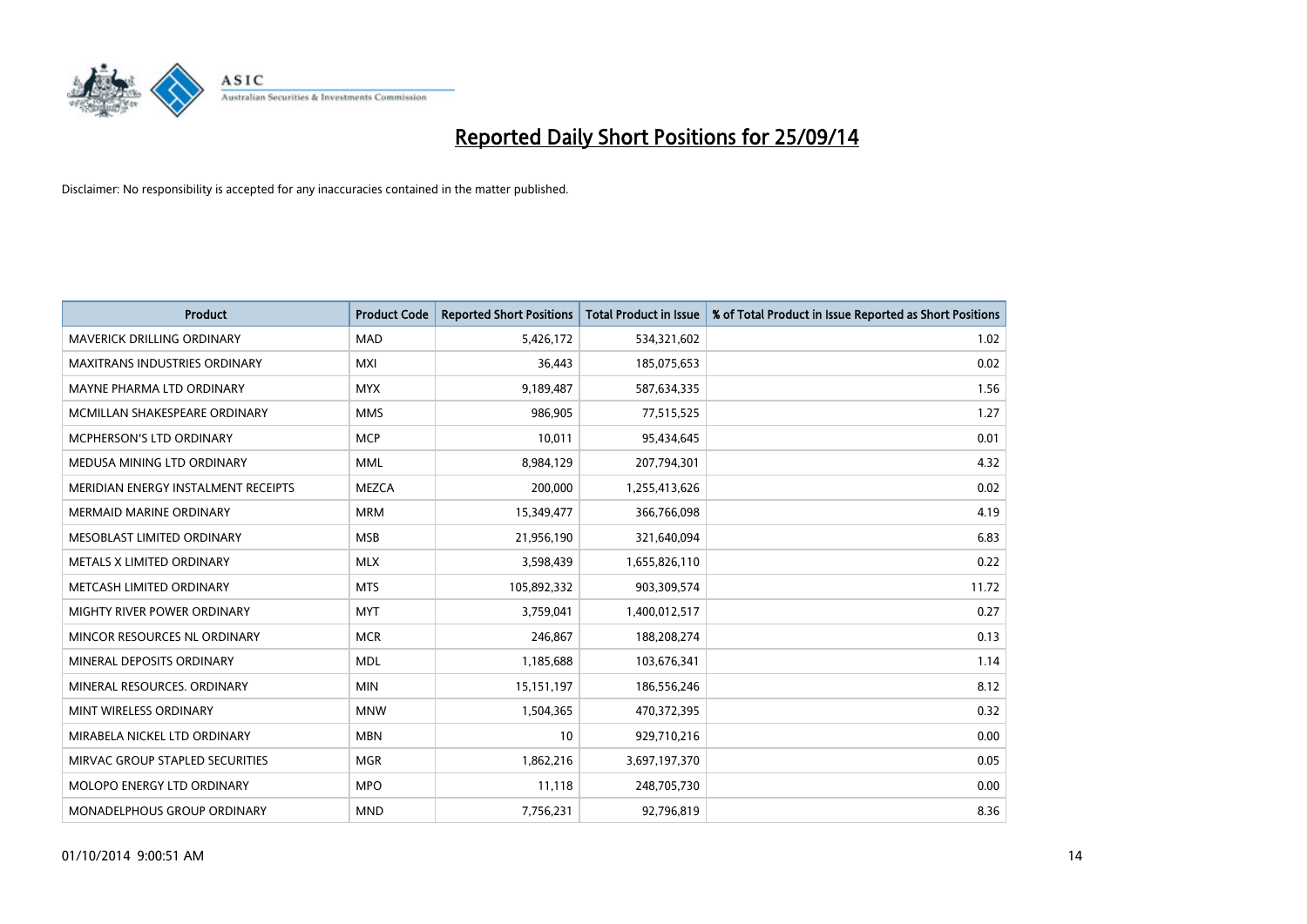

| <b>Product</b>                    | <b>Product Code</b> | <b>Reported Short Positions</b> | <b>Total Product in Issue</b> | % of Total Product in Issue Reported as Short Positions |
|-----------------------------------|---------------------|---------------------------------|-------------------------------|---------------------------------------------------------|
| MONASH IVF GROUP LTD ORDINARY     | <b>MVF</b>          | 429,523                         | 231,081,089                   | 0.19                                                    |
| MORTGAGE CHOICE LTD ORDINARY      | <b>MOC</b>          | 6,618                           | 123,879,296                   | 0.01                                                    |
| <b>MOUNT GIBSON IRON ORDINARY</b> | <b>MGX</b>          | 22,284,832                      | 1,090,805,085                 | 2.04                                                    |
| MULTIPLEX SITES SITES             | <b>MXUPA</b>        | 2,176                           | 4,500,000                     | 0.05                                                    |
| <b>MYER HOLDINGS LTD ORDINARY</b> | <b>MYR</b>          | 93,381,749                      | 585,689,551                   | 15.94                                                   |
| NANOSONICS LIMITED ORDINARY       | <b>NAN</b>          | 1,708,910                       | 264,332,826                   | 0.65                                                    |
| NATIONAL AUST. BANK ORDINARY      | <b>NAB</b>          | 8,362,525                       | 2,365,783,998                 | 0.35                                                    |
| NATIONAL STORAGE STAPLED          | <b>NSR</b>          | 745,936                         | 281,631,660                   | 0.26                                                    |
| NAVITAS LIMITED ORDINARY          | <b>NVT</b>          | 2,889,509                       | 376,038,618                   | 0.77                                                    |
| NEARMAP LTD ORDINARY              | <b>NEA</b>          | 1,043,726                       | 337,946,101                   | 0.31                                                    |
| NEON ENERGY LIMITED ORDINARY      | <b>NEN</b>          | 140,474                         | 553,037,848                   | 0.03                                                    |
| NEW HOPE CORPORATION ORDINARY     | <b>NHC</b>          | 1,627,376                       | 830,999,449                   | 0.20                                                    |
| NEWCREST MINING ORDINARY          | <b>NCM</b>          | 10,436,058                      | 766,510,971                   | 1.36                                                    |
| NEWS CORP A NON-VOTING CDI        | <b>NWSLV</b>        | 423,158                         | 2,976,217                     | 14.22                                                   |
| NEWS CORP B VOTING CDI            | <b>NWS</b>          | 2,226,131                       | 22,645,126                    | 9.83                                                    |
| NEWSAT LIMITED ORDINARY           | <b>NWT</b>          | 7,539,102                       | 613,199,841                   | 1.23                                                    |
| NEXTDC LIMITED ORDINARY           | <b>NXT</b>          | 19,666,225                      | 193,154,486                   | 10.18                                                   |
| NEXUS ENERGY LIMITED ORDINARY     | <b>NXS</b>          | 83,983                          | 1,330,219,459                 | 0.01                                                    |
| NIB HOLDINGS LIMITED ORDINARY     | <b>NHF</b>          | 2,129,518                       | 439,004,182                   | 0.49                                                    |
| NIDO PETROLEUM ORDINARY           | <b>NDO</b>          | 42,480                          | 2,188,266,468                 | 0.00                                                    |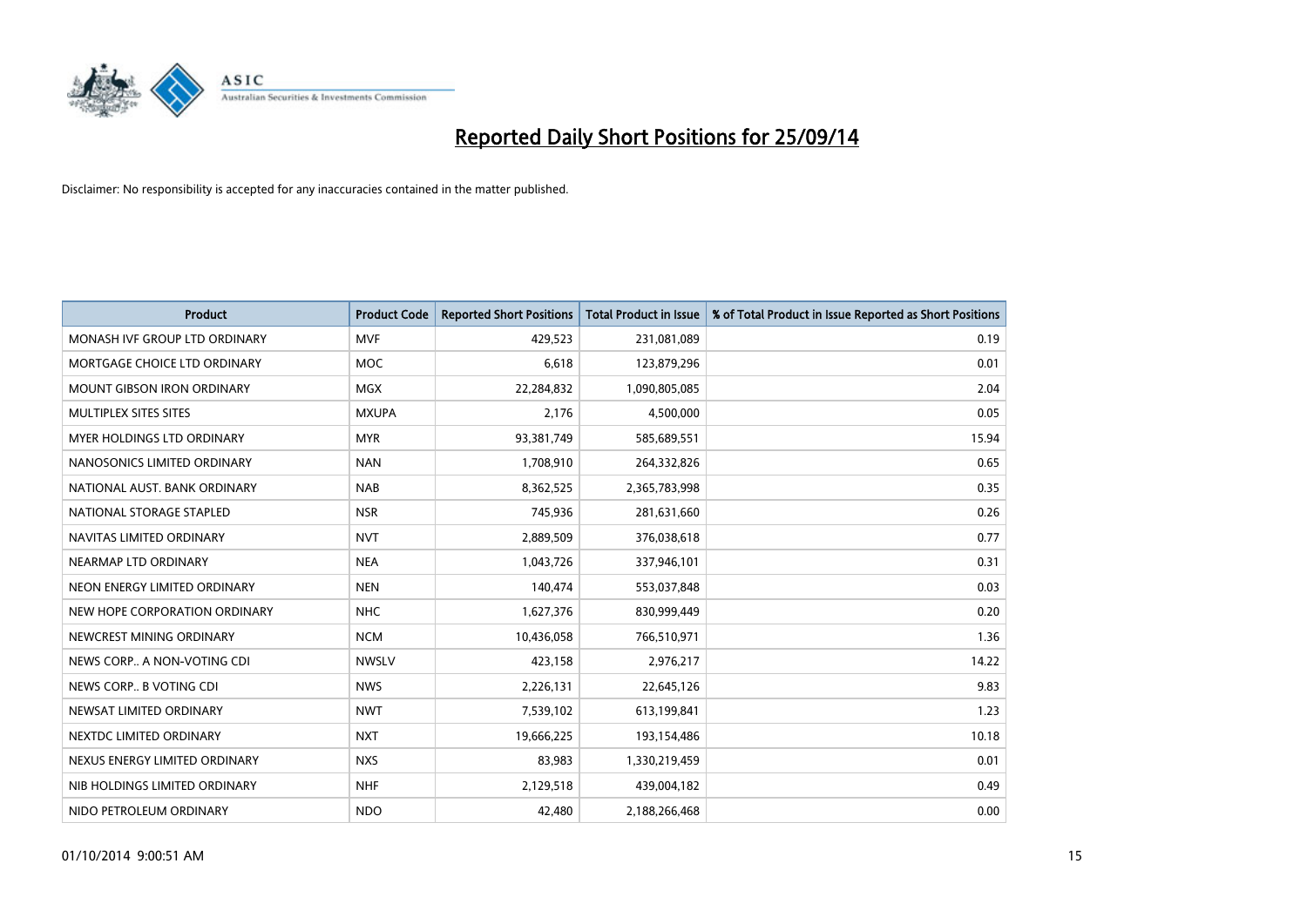

| <b>Product</b>                        | <b>Product Code</b> | <b>Reported Short Positions</b> | <b>Total Product in Issue</b> | % of Total Product in Issue Reported as Short Positions |
|---------------------------------------|---------------------|---------------------------------|-------------------------------|---------------------------------------------------------|
| NINE ENTERTAINMENT ORDINARY           | <b>NEC</b>          | 10,592,487                      | 940,295,023                   | 1.13                                                    |
| NOBLE MINERAL RES ORDINARY            | <b>NMG</b>          | 2,365,726                       | 666,397,952                   | 0.36                                                    |
| NORTHERN IRON LTD ORDINARY            | <b>NFE</b>          | 11,392                          | 484,405,314                   | 0.00                                                    |
| NORTHERN STAR ORDINARY                | <b>NST</b>          | 8,221,360                       | 587,429,659                   | 1.40                                                    |
| NRW HOLDINGS LIMITED ORDINARY         | <b>NWH</b>          | 9,917,618                       | 278,888,011                   | 3.56                                                    |
| NUFARM LIMITED ORDINARY               | <b>NUF</b>          | 16,348,078                      | 264,021,627                   | 6.19                                                    |
| NUPLEX INDUSTRIES ORDINARY            | <b>NPX</b>          | 1,000                           | 198,125,827                   | 0.00                                                    |
| OCEANAGOLD CORP. CHESS DEPOSITARY INT | OGC                 | 2,722,615                       | 301,520,186                   | 0.90                                                    |
| OIL SEARCH LTD ORDINARY               | OSH                 | 3,627,695                       | 1,519,022,225                 | 0.24                                                    |
| OM HOLDINGS LIMITED ORDINARY          | OMH                 | 139,580                         | 733,423,337                   | 0.02                                                    |
| OMI HOLDINGS LIMITED ORDINARY         | OMI                 | 49,320                          | 76,746,962                    | 0.06                                                    |
| ORICA LIMITED ORDINARY                | ORI                 | 15,253,089                      | 372,743,291                   | 4.09                                                    |
| ORIGIN ENERGY ORDINARY                | <b>ORG</b>          | 8,234,225                       | 1,103,646,907                 | 0.75                                                    |
| OROCOBRE LIMITED ORDINARY             | <b>ORE</b>          | 2,121,195                       | 132,041,911                   | 1.61                                                    |
| ORORA LIMITED ORDINARY                | <b>ORA</b>          | 3,711,947                       | 1,206,684,923                 | 0.31                                                    |
| OROTONGROUP LIMITED ORDINARY          | ORL                 | 274,038                         | 40,880,902                    | 0.67                                                    |
| OZ MINERALS ORDINARY                  | OZL                 | 14,944,799                      | 303,470,022                   | 4.92                                                    |
| OZFOREX GROUP LTD ORDINARY            | <b>OFX</b>          | 9,551,551                       | 240,000,000                   | 3.98                                                    |
| <b>PACIFIC BRANDS ORDINARY</b>        | <b>PBG</b>          | 50,202,558                      | 917,226,291                   | 5.47                                                    |
| PACT GROUP HLDGS LTD ORDINARY         | <b>PGH</b>          | 2,167,055                       | 294,097,961                   | 0.74                                                    |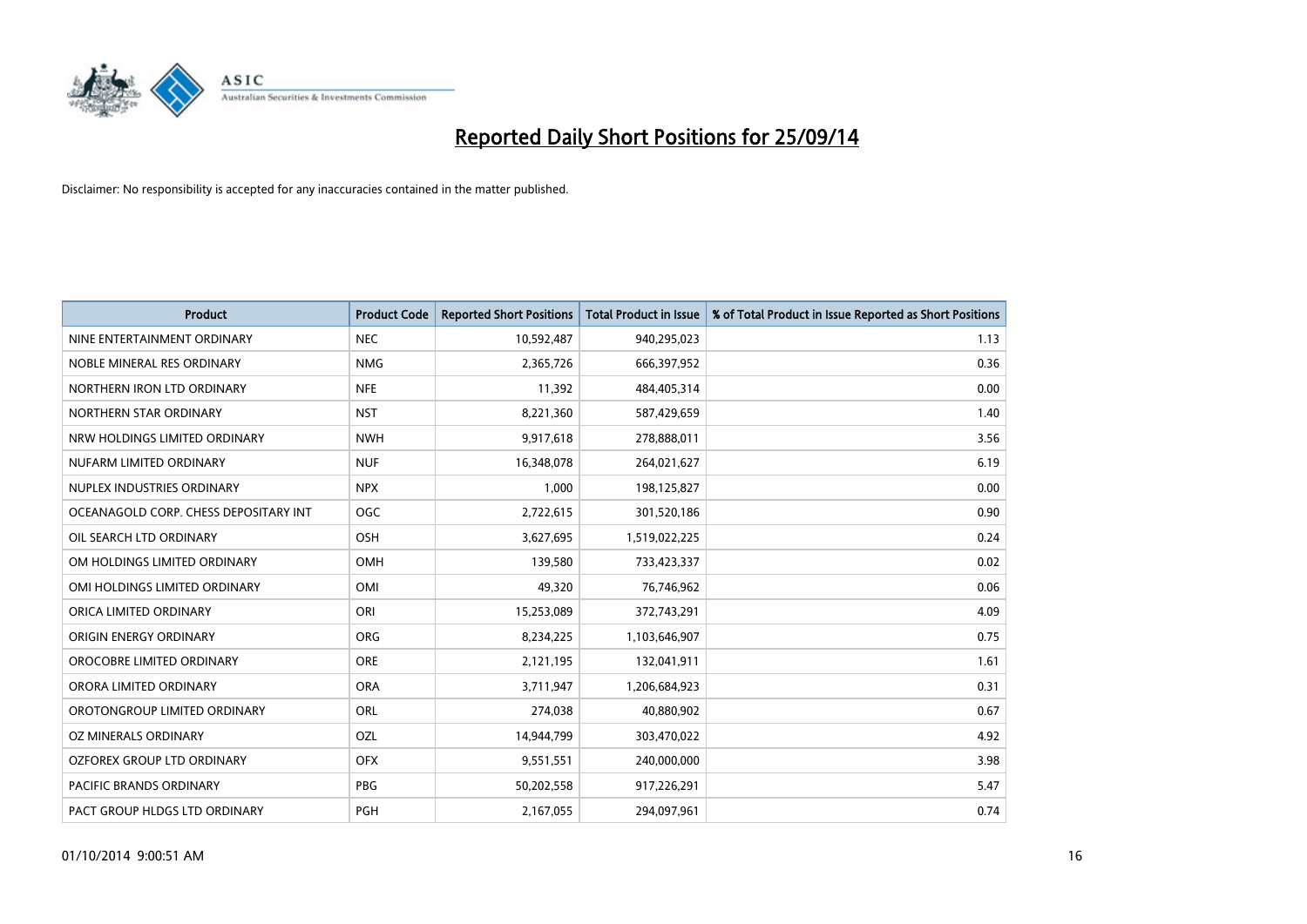

| <b>Product</b>                | <b>Product Code</b> | <b>Reported Short Positions</b> | <b>Total Product in Issue</b> | % of Total Product in Issue Reported as Short Positions |
|-------------------------------|---------------------|---------------------------------|-------------------------------|---------------------------------------------------------|
| PALADIN ENERGY LTD ORDINARY   | <b>PDN</b>          | 103,914,387                     | 964,894,574                   | 10.77                                                   |
| PANAUST LIMITED ORDINARY      | <b>PNA</b>          | 150,361                         | 635,580,654                   | 0.02                                                    |
| PANORAMIC RESOURCES ORDINARY  | <b>PAN</b>          | 2,446                           | 322,275,824                   | 0.00                                                    |
| PANTERRA GOLD LTD ORDINARY    | PGI                 |                                 | 822,241,166                   | 0.00                                                    |
| PAPERLINX LIMITED ORDINARY    | <b>PPX</b>          | 44,675                          | 665,181,261                   | 0.01                                                    |
| PAPILLON RES LTD ORDINARY     | <b>PIR</b>          | 513,234                         | 352,044,210                   | 0.15                                                    |
| PATTIES FOODS LTD ORDINARY    | PFL                 | 9,001                           | 139,144,338                   | 0.01                                                    |
| PEET LIMITED ORDINARY         | <b>PPC</b>          | 56,555                          | 434,682,005                   | 0.01                                                    |
| PERPETUAL LIMITED ORDINARY    | PPT                 | 964,830                         | 46,574,426                    | 2.07                                                    |
| PERSEUS MINING LTD ORDINARY   | PRU                 | 17,319,258                      | 526,656,401                   | 3.29                                                    |
| PHARMAXIS LTD ORDINARY        | <b>PXS</b>          | 8,777                           | 309,522,849                   | 0.00                                                    |
| PHOSPHAGENICS LTD. ORDINARY   | <b>POH</b>          | 43,750                          | 1,261,965,957                 | 0.00                                                    |
| PLATINUM ASSET ORDINARY       | <b>PTM</b>          | 1,752,342                       | 580,436,142                   | 0.30                                                    |
| PLATINUM AUSTRALIA ORDINARY   | <b>PLA</b>          | 836,027                         | 504,968,043                   | 0.17                                                    |
| PLATINUM CAPITAL LTD ORDINARY | <b>PMC</b>          | 6,280                           | 232,190,254                   | 0.00                                                    |
| PMP LIMITED ORDINARY          | <b>PMP</b>          | 27,581                          | 323,781,124                   | 0.01                                                    |
| PRANA BIOTECHNOLOGY ORDINARY  | <b>PBT</b>          | 2,760,339                       | 488,936,960                   | 0.56                                                    |
| PREMIER INVESTMENTS ORDINARY  | <b>PMV</b>          | 408,118                         | 155,714,874                   | 0.26                                                    |
| PRIMARY HEALTH CARE ORDINARY  | <b>PRY</b>          | 20,543,199                      | 512,130,550                   | 4.01                                                    |
| PRIME MEDIA GRP LTD ORDINARY  | <b>PRT</b>          | 1,591,322                       | 366,330,303                   | 0.43                                                    |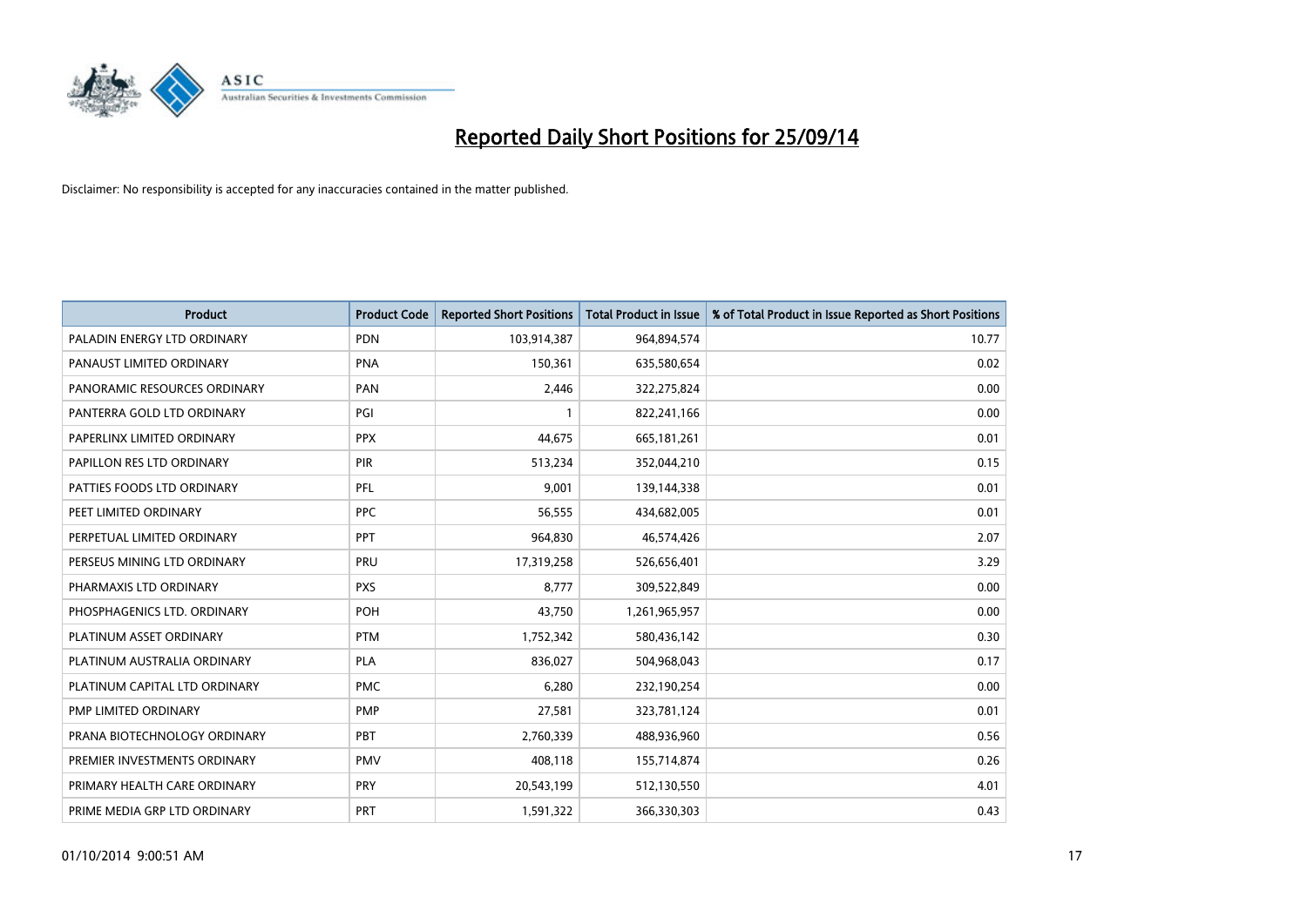

| <b>Product</b>                      | <b>Product Code</b> | <b>Reported Short Positions</b> | <b>Total Product in Issue</b> | % of Total Product in Issue Reported as Short Positions |
|-------------------------------------|---------------------|---------------------------------|-------------------------------|---------------------------------------------------------|
| PROGRAMMED ORDINARY                 | <b>PRG</b>          | 359,131                         | 118,651,911                   | 0.30                                                    |
| <b>QANTAS AIRWAYS ORDINARY</b>      | QAN                 | 31,525,113                      | 2,196,330,250                 | 1.44                                                    |
| <b>OBE INSURANCE GROUP ORDINARY</b> | <b>OBE</b>          | 26,575,350                      | 1,341,959,131                 | 1.98                                                    |
| <b>QUBE HOLDINGS LTD ORDINARY</b>   | QUB                 | 2,522,278                       | 1,051,172,929                 | 0.24                                                    |
| RAMELIUS RESOURCES ORDINARY         | <b>RMS</b>          | 200                             | 468,787,779                   | 0.00                                                    |
| RAMSAY HEALTH CARE ORDINARY         | <b>RHC</b>          | 1,219,872                       | 202,081,252                   | 0.60                                                    |
| <b>RCG CORPORATION LTD ORDINARY</b> | <b>RCG</b>          | 101,555                         | 263,808,625                   | 0.04                                                    |
| RCR TOMLINSON ORDINARY              | <b>RCR</b>          | 649,348                         | 139,000,806                   | 0.47                                                    |
| <b>REA GROUP ORDINARY</b>           | <b>REA</b>          | 1,562,078                       | 131,714,699                   | 1.19                                                    |
| <b>RECALL HOLDINGS LTD ORDINARY</b> | <b>REC</b>          | 11,200,698                      | 312,903,583                   | 3.58                                                    |
| RECKON LIMITED ORDINARY             | <b>RKN</b>          | 1,361,954                       | 112,084,762                   | 1.22                                                    |
| <b>RED 5 LIMITED ORDINARY</b>       | <b>RED</b>          | 174,740                         | 759,451,008                   | 0.02                                                    |
| RED FORK ENERGY ORDINARY            | <b>RFE</b>          | 347,083                         | 501,051,719                   | 0.07                                                    |
| REDBANK ENERGY LTD ORDINARY         | <b>AEJ</b>          | 13                              | 786,287                       | 0.00                                                    |
| <b>REED RESOURCES LTD ORDINARY</b>  | <b>RDR</b>          | 2,000                           | 499,453,895                   | 0.00                                                    |
| <b>REGIS RESOURCES ORDINARY</b>     | <b>RRL</b>          | 54,407,163                      | 499,756,595                   | 10.89                                                   |
| RESMED INC CDI 10:1                 | <b>RMD</b>          | 41,133,568                      | 1,403,045,440                 | 2.93                                                    |
| RESOLUTE MINING ORDINARY            | <b>RSG</b>          | 8,112,607                       | 641,189,223                   | 1.27                                                    |
| <b>RESOURCE GENERATION ORDINARY</b> | <b>RES</b>          | 1,220                           | 581,380,338                   | 0.00                                                    |
| RETAIL FOOD GROUP ORDINARY          | <b>RFG</b>          | 6,699,293                       | 144,878,508                   | 4.62                                                    |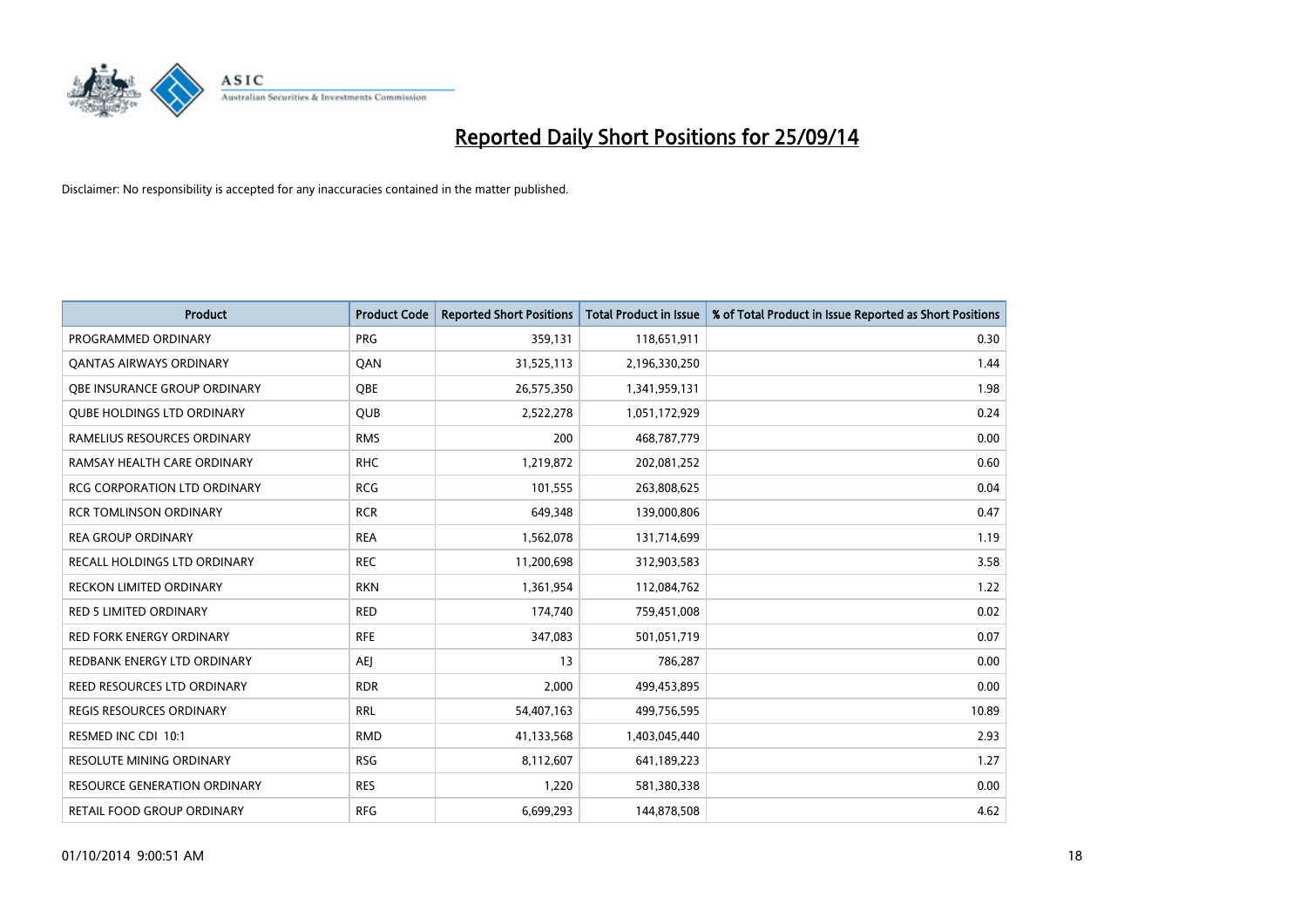

| <b>Product</b>                        | <b>Product Code</b> | <b>Reported Short Positions</b> | <b>Total Product in Issue</b> | % of Total Product in Issue Reported as Short Positions |
|---------------------------------------|---------------------|---------------------------------|-------------------------------|---------------------------------------------------------|
| REX MINERALS LIMITED ORDINARY         | <b>RXM</b>          | 1,123,056                       | 220,519,784                   | 0.51                                                    |
| RIO TINTO LIMITED ORDINARY            | <b>RIO</b>          | 4,228,476                       | 435,758,720                   | 0.97                                                    |
| ROC OIL COMPANY ORDINARY              | <b>ROC</b>          | 458,143                         | 687,618,400                   | 0.07                                                    |
| ROYAL WOLF HOLDINGS ORDINARY          | <b>RWH</b>          | 209,381                         | 100,387,052                   | 0.21                                                    |
| RUBIK FINANCIAL LTD, ORDINARY         | <b>RFL</b>          | 62,000                          | 340,999,914                   | 0.02                                                    |
| RUNGEPINCOCKMINARCO ORDINARY          | <b>RUL</b>          | 8,667                           | 177,487,462                   | 0.00                                                    |
| SAI GLOBAL LIMITED ORDINARY           | SAI                 | 189,596                         | 211,084,918                   | 0.09                                                    |
| SALMAT LIMITED ORDINARY               | <b>SLM</b>          | 100,179                         | 159,812,799                   | 0.06                                                    |
| SAMSON OIL & GAS LTD ORDINARY         | SSN                 | 17,662,960                      | 2,837,780,958                 | 0.62                                                    |
| SANDFIRE RESOURCES ORDINARY           | <b>SFR</b>          | 2,844,529                       | 155,640,968                   | 1.83                                                    |
| SANTOS LTD ORDINARY                   | <b>STO</b>          | 5,078,911                       | 976,752,903                   | 0.52                                                    |
| SARACEN MINERAL ORDINARY              | SAR                 | 2,438,689                       | 792,784,738                   | 0.31                                                    |
| SCA PROPERTY GROUP STAPLED SECURITIES | <b>SCP</b>          | 21,569,043                      | 648,628,320                   | 3.33                                                    |
| <b>SCENTRE GRP STAPLED</b>            | SCG                 | 23,624,220                      | 5,324,296,678                 | 0.44                                                    |
| SEDGMAN LIMITED ORDINARY              | <b>SDM</b>          | 1,546,550                       | 227,059,277                   | 0.68                                                    |
| SEEK LIMITED ORDINARY                 | <b>SEK</b>          | 11,552,261                      | 341,629,095                   | 3.38                                                    |
| SELECT HARVESTS ORDINARY              | SHV                 | 1,181,741                       | 66,699,341                    | 1.77                                                    |
| SENEX ENERGY LIMITED ORDINARY         | <b>SXY</b>          | 33,689,876                      | 1,149,657,377                 | 2.93                                                    |
| SERVCORP LIMITED ORDINARY             | SRV                 | 603                             | 98,432,275                    | 0.00                                                    |
| SERVICE STREAM ORDINARY               | <b>SSM</b>          | 30                              | 386,389,873                   | 0.00                                                    |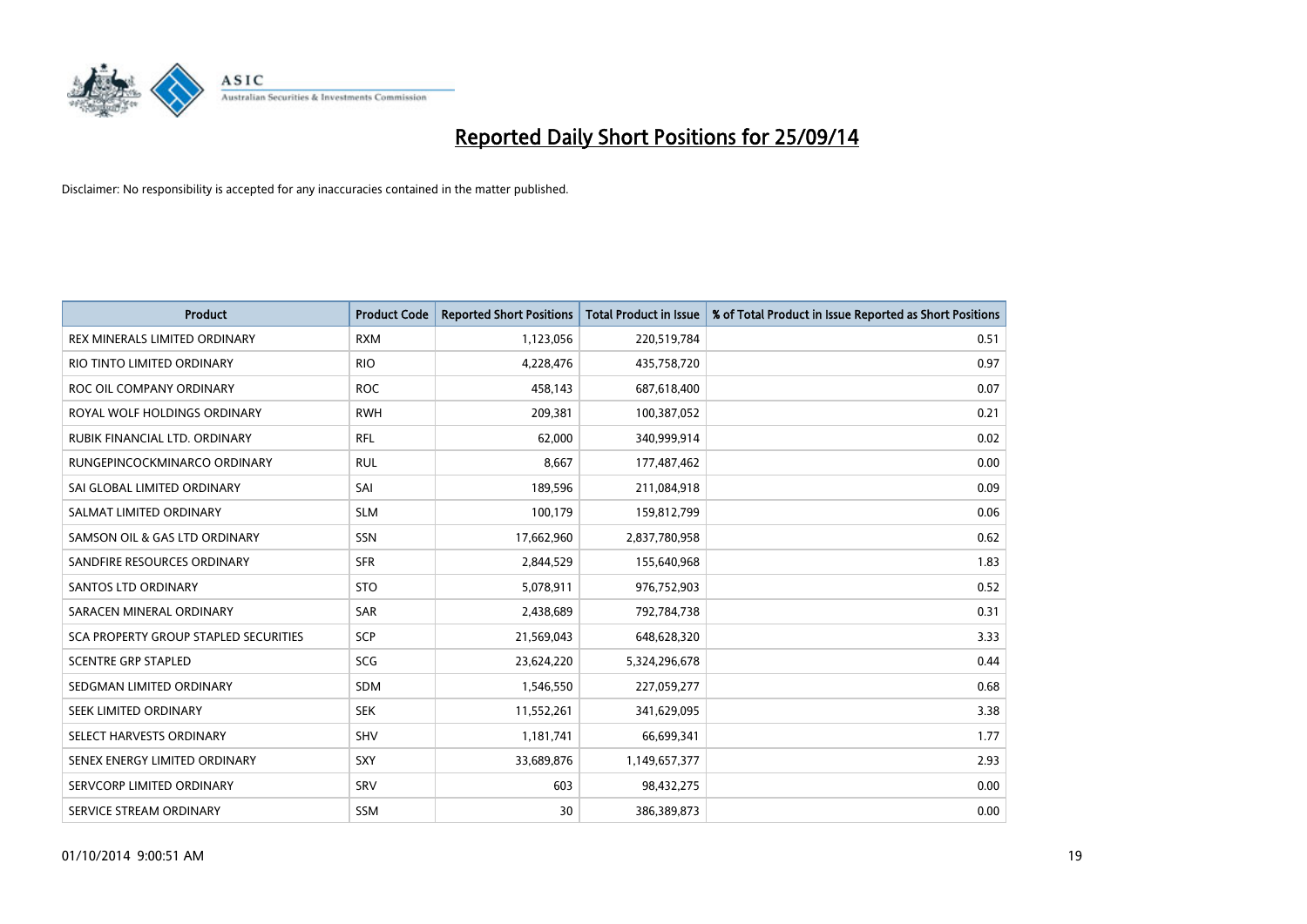

| <b>Product</b>                           | <b>Product Code</b> | <b>Reported Short Positions</b> | <b>Total Product in Issue</b> | % of Total Product in Issue Reported as Short Positions |
|------------------------------------------|---------------------|---------------------------------|-------------------------------|---------------------------------------------------------|
| SEVEN GROUP HOLDINGS ORDINARY            | <b>SVW</b>          | 373,542                         | 302,691,886                   | 0.12                                                    |
| SEVEN WEST MEDIA LTD ORDINARY            | <b>SWM</b>          | 12,630,849                      | 999,160,872                   | 1.26                                                    |
| SG FLEET GROUP LTD ORDINARY              | SGF                 | 97,854                          | 242,691,826                   | 0.04                                                    |
| SIGMA PHARMACEUTICAL ORDINARY            | <b>SIP</b>          | 14,673,723                      | 1,108,086,575                 | 1.32                                                    |
| SILEX SYSTEMS ORDINARY                   | <b>SLX</b>          | 8,256,264                       | 170,467,339                   | 4.84                                                    |
| SILVER CHEF LIMITED ORDINARY             | SIV                 | 83,351                          | 29,474,372                    | 0.28                                                    |
| SILVER LAKE RESOURCE ORDINARY            | <b>SLR</b>          | 22,763,122                      | 503,233,971                   | 4.52                                                    |
| SIMS METAL MGMT LTD ORDINARY             | SGM                 | 12,567,675                      | 204,628,584                   | 6.14                                                    |
| SINGAPORE TELECOMM. CHESS DEPOSITARY INT | SGT                 | 3,509,936                       | 115,176,393                   | 3.05                                                    |
| SINO GAS ENERGY ORDINARY                 | <b>SEH</b>          | 9,073,115                       | 1,541,672,358                 | 0.59                                                    |
| SIRIUS RESOURCES NL ORDINARY             | <b>SIR</b>          | 10,602,322                      | 340,888,269                   | 3.11                                                    |
| SIRTEX MEDICAL ORDINARY                  | <b>SRX</b>          | 288,014                         | 56,494,365                    | 0.51                                                    |
| SKILLED GROUP LTD ORDINARY               | <b>SKE</b>          | 5,462,352                       | 235,415,953                   | 2.32                                                    |
| <b>SKY NETWORK ORDINARY</b>              | <b>SKT</b>          | 3,164,045                       | 389,139,785                   | 0.81                                                    |
| SKYCITY ENT GRP LTD ORDINARY             | <b>SKC</b>          | 7,356,171                       | 582,088,094                   | 1.26                                                    |
| <b>SLATER &amp; GORDON ORDINARY</b>      | SGH                 | 500,670                         | 205,583,924                   | 0.24                                                    |
| SMARTGRP CORPORATION ORDINARY            | <b>SIQ</b>          | 324,979                         | 101,461,150                   | 0.32                                                    |
| SMS MANAGEMENT, ORDINARY                 | <b>SMX</b>          | 1,910,958                       | 69,394,537                    | 2.75                                                    |
| SONIC HEALTHCARE ORDINARY                | <b>SHL</b>          | 2,614,766                       | 401,159,056                   | 0.65                                                    |
| SOUL PATTINSON (W.H) ORDINARY            | SOL                 | 21,015                          | 239,395,320                   | 0.01                                                    |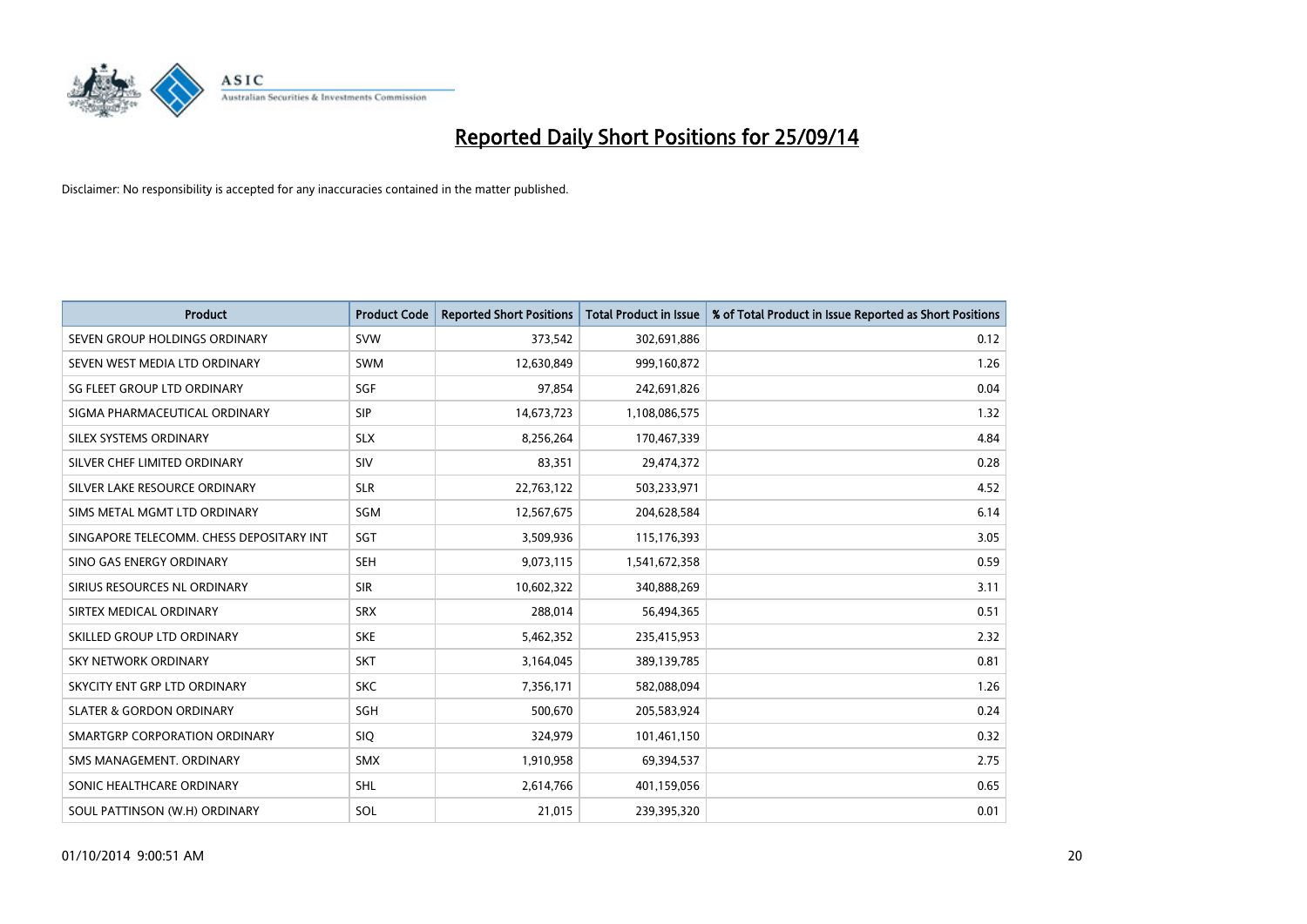

| <b>Product</b>                           | <b>Product Code</b> | <b>Reported Short Positions</b> | <b>Total Product in Issue</b> | % of Total Product in Issue Reported as Short Positions |
|------------------------------------------|---------------------|---------------------------------|-------------------------------|---------------------------------------------------------|
| SP AUSNET STAPLED SECURITIES             | <b>SPN</b>          | 571,815                         | 3,425,244,162                 | 0.02                                                    |
| SPARK INFRASTRUCTURE STAPLED US PROHIBT. | SKI                 | 12,559,467                      | 1,466,360,128                 | 0.86                                                    |
| SPARK NEW ZEALAND ORDINARY               | <b>SPK</b>          | 11,810,881                      | 1,829,156,132                 | 0.65                                                    |
| SPDR 200 FUND ETF UNITS                  | <b>STW</b>          | 332                             | 45,546,865                    | 0.00                                                    |
| SPECIALTY FASHION ORDINARY               | <b>SFH</b>          | 7,347                           | 192,236,121                   | 0.00                                                    |
| SPOTLESS GRP HLD LTD ORDINARY            | <b>SPO</b>          | 21,511,114                      | 1,098,290,178                 | 1.96                                                    |
| ST BARBARA LIMITED ORDINARY              | SBM                 | 11,502,222                      | 488,074,077                   | 2.36                                                    |
| STARPHARMA HOLDINGS ORDINARY             | SPL                 | 15,611,650                      | 285,109,680                   | 5.48                                                    |
| STEADFAST GROUP LTD ORDINARY             | <b>SDF</b>          | 7,441,536                       | 501,638,307                   | 1.48                                                    |
| STH CRS ELECT ENGNR ORDINARY             | <b>SXE</b>          | 12,969                          | 161,523,130                   | 0.01                                                    |
| STHN CROSS MEDIA ORDINARY                | <b>SXL</b>          | 39,539,566                      | 705,246,986                   | 5.61                                                    |
| STOCKLAND UNITS/ORD STAPLED              | SGP                 | 5,587,611                       | 2,348,746,744                 | 0.24                                                    |
| STRAITS RES LTD. ORDINARY                | SRO                 | 28,747                          | 1,217,730,293                 | 0.00                                                    |
| STRIKE ENERGY LTD ORDINARY               | <b>STX</b>          | 4,000                           | 833,330,946                   | 0.00                                                    |
| <b>STW COMMUNICATIONS ORDINARY</b>       | SGN                 | 3,079,549                       | 403,828,512                   | 0.76                                                    |
| SUNCORP GROUP LTD ORDINARY               | <b>SUN</b>          | 7,623,977                       | 1,286,600,980                 | 0.59                                                    |
| SUNDANCE ENERGY ORDINARY                 | <b>SEA</b>          | 2,488,527                       | 548,854,663                   | 0.45                                                    |
| SUNDANCE RESOURCES ORDINARY              | <b>SDL</b>          | 76,976,479                      | 3,082,028,456                 | 2.50                                                    |
| SUNLAND GROUP LTD ORDINARY               | <b>SDG</b>          | 65,500                          | 181,710,087                   | 0.04                                                    |
| SUPER RET REP LTD ORDINARY               | <b>SUL</b>          | 6,143,980                       | 196,897,430                   | 3.12                                                    |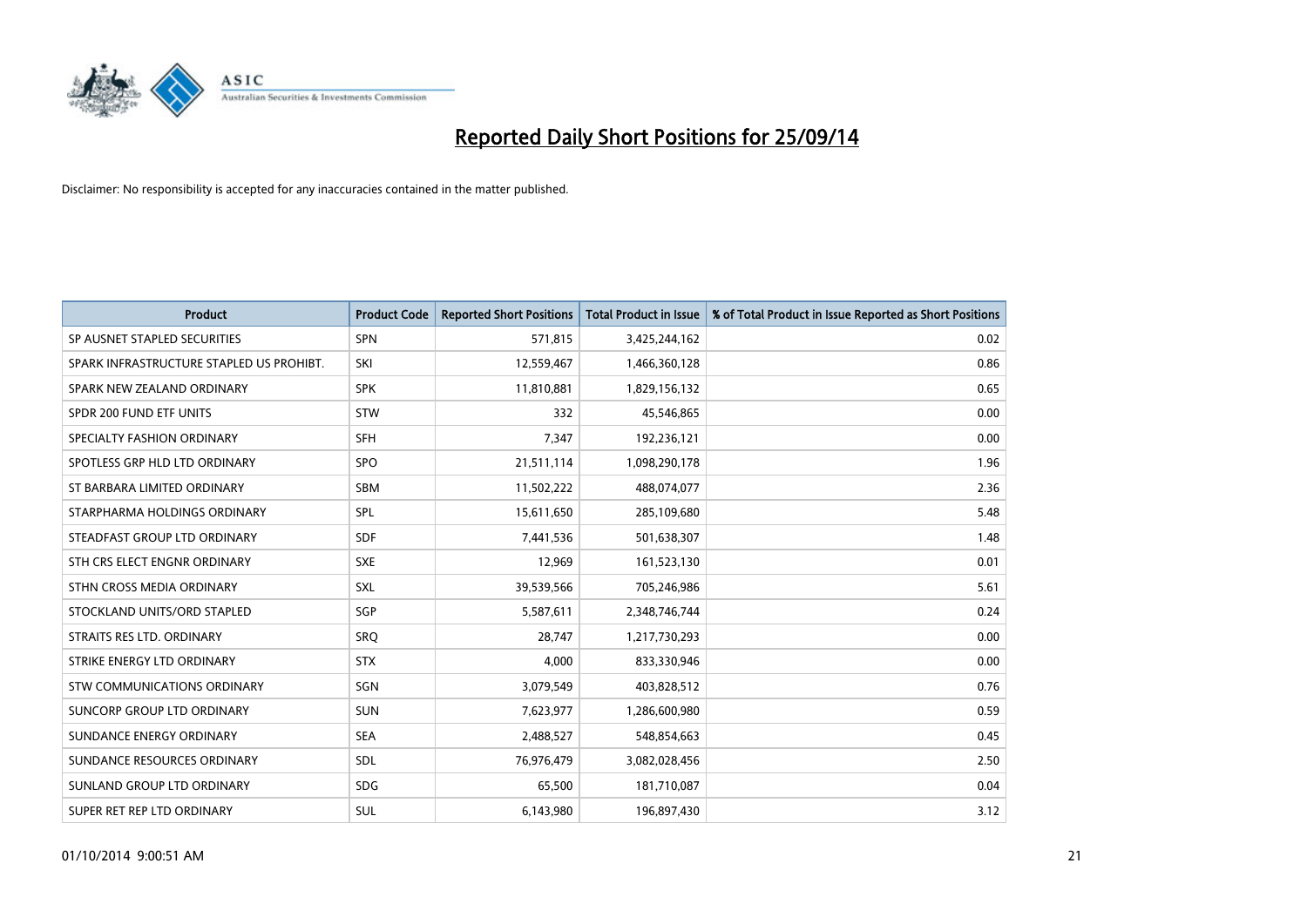

| <b>Product</b>                       | <b>Product Code</b> | <b>Reported Short Positions</b> | <b>Total Product in Issue</b> | % of Total Product in Issue Reported as Short Positions |
|--------------------------------------|---------------------|---------------------------------|-------------------------------|---------------------------------------------------------|
| SYD AIRPORT STAPLED US PROHIBIT.     | <b>SYD</b>          | 23,968,873                      | 2,216,216,041                 | 1.08                                                    |
| SYRAH RESOURCES ORDINARY             | <b>SYR</b>          | 4,559,780                       | 163,485,076                   | 2.79                                                    |
| <b>TABCORP HOLDINGS LTD ORDINARY</b> | <b>TAH</b>          | 20,881,084                      | 762,954,019                   | 2.74                                                    |
| TAP OIL LIMITED ORDINARY             | <b>TAP</b>          | 10,533                          | 243,186,639                   | 0.00                                                    |
| TASSAL GROUP LIMITED ORDINARY        | <b>TGR</b>          | 132,989                         | 146,897,115                   | 0.09                                                    |
| <b>TATTS GROUP LTD ORDINARY</b>      | <b>TTS</b>          | 25,695,119                      | 1,434,790,447                 | 1.79                                                    |
| <b>TECHNOLOGY ONE ORDINARY</b>       | <b>TNE</b>          | 4,532,767                       | 308,796,455                   | 1.47                                                    |
| TELSTRA CORPORATION. ORDINARY        | <b>TLS</b>          | 27,890,967                      | 12,443,074,357                | 0.22                                                    |
| TEN NETWORK HOLDINGS ORDINARY        | <b>TEN</b>          | 139,704,360                     | 2,630,984,596                 | 5.31                                                    |
| TERANGA GOLD CORP CDI 1:1            | <b>TGZ</b>          | 40,917                          | 78,813,145                    | 0.05                                                    |
| TFS CORPORATION LTD ORDINARY         | <b>TFC</b>          | 3,850,925                       | 324,157,408                   | 1.19                                                    |
| THE REJECT SHOP ORDINARY             | <b>TRS</b>          | 2,366,451                       | 28,844,648                    | 8.20                                                    |
| TIGER RESOURCES ORDINARY             | <b>TGS</b>          | 6,051,978                       | 1,050,898,719                 | 0.58                                                    |
| TITAN ENERGY SERVICE ORDINARY        | <b>TTN</b>          | 17,967                          | 51,192,701                    | 0.04                                                    |
| TOLL HOLDINGS LTD ORDINARY           | <b>TOL</b>          | 22,425,334                      | 717,318,622                   | 3.13                                                    |
| TORO ENERGY LIMITED ORDINARY         | <b>TOE</b>          | 9,845                           | 1,567,784,418                 | 0.00                                                    |
| TOX FREE SOLUTIONS ORDINARY          | <b>TOX</b>          | 2,780,229                       | 133,752,359                   | 2.08                                                    |
| TPG TELECOM LIMITED ORDINARY         | <b>TPM</b>          | 9,953,228                       | 793,808,141                   | 1.25                                                    |
| <b>TRADE ME GROUP ORDINARY</b>       | <b>TME</b>          | 4,116,277                       | 396,584,956                   | 1.04                                                    |
| TRANSFIELD SERVICES ORDINARY         | <b>TSE</b>          | 7,978,004                       | 512,457,716                   | 1.56                                                    |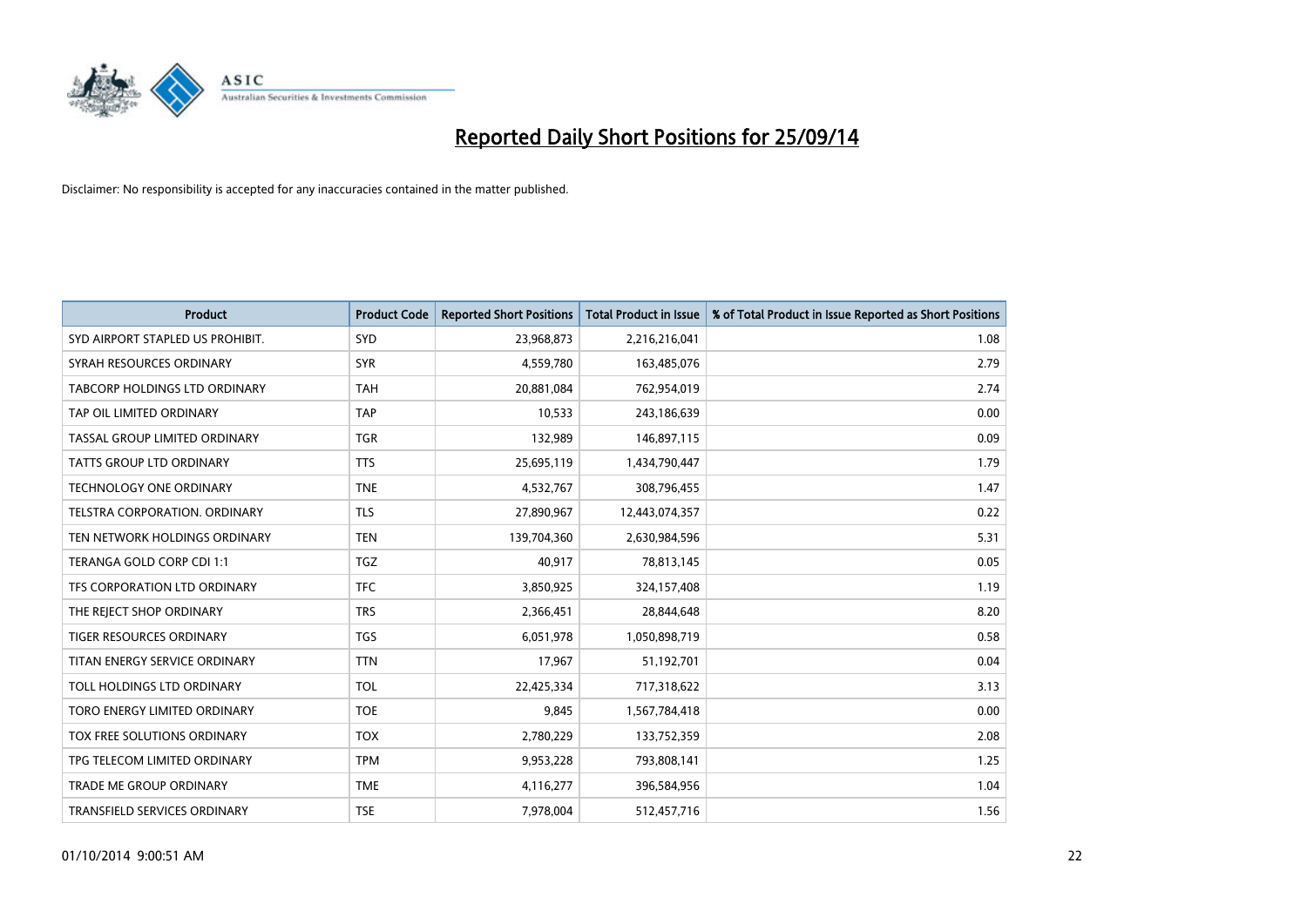

| <b>Product</b>                       | <b>Product Code</b> | <b>Reported Short Positions</b> | <b>Total Product in Issue</b> | % of Total Product in Issue Reported as Short Positions |
|--------------------------------------|---------------------|---------------------------------|-------------------------------|---------------------------------------------------------|
| TRANSPACIFIC INDUST, ORDINARY        | <b>TPI</b>          | 14,755,487                      | 1,579,648,778                 | 0.93                                                    |
| TRANSURBAN GROUP TRIPLE STAPLED SEC. | <b>TCL</b>          | 13,655,782                      | 1,906,390,878                 | 0.72                                                    |
| <b>TREASURY GROUP ORDINARY</b>       | <b>TRG</b>          | 32,665                          | 23,697,498                    | 0.14                                                    |
| TREASURY WINE ESTATE ORDINARY        | <b>TWE</b>          | 6,905,970                       | 651,261,403                   | 1.06                                                    |
| TRITON MIN LTD ORDINARY              | <b>TON</b>          | 730                             | 309,655,302                   | 0.00                                                    |
| TROY RESOURCES LTD ORDINARY          | <b>TRY</b>          | 3,578,384                       | 195,096,457                   | 1.83                                                    |
| TZ LIMITED ORDINARY                  | TZL                 | 5,278,454                       | 384,874,293                   | 1.37                                                    |
| UGL LIMITED ORDINARY                 | UGL                 | 13,861,584                      | 166,511,240                   | 8.32                                                    |
| UNILIFE CORPORATION CDI 6:1          | <b>UNS</b>          | 108,562                         | 268,559,046                   | 0.04                                                    |
| UXC LIMITED ORDINARY                 | <b>UXC</b>          | 3,021,159                       | 323,521,547                   | 0.93                                                    |
| <b>VEDA GROUP LTD ORDINARY</b>       | <b>VED</b>          | 15,971,500                      | 842,055,406                   | 1.90                                                    |
| VILLA WORLD LTD. ORDINARY            | <b>VLW</b>          | 32,681                          | 93,663,800                    | 0.03                                                    |
| <b>VILLAGE ROADSHOW LTD ORDINARY</b> | <b>VRL</b>          | 502,951                         | 159,509,459                   | 0.32                                                    |
| <b>VIRGIN AUS HLDG LTD ORDINARY</b>  | <b>VAH</b>          | 53,949,303                      | 3,514,825,734                 | 1.53                                                    |
| <b>VIRTUS HEALTH LTD ORDINARY</b>    | <b>VRT</b>          | 4,091,350                       | 79,847,678                    | 5.12                                                    |
| <b>VOCATION LTD ORDINARY</b>         | <b>VET</b>          | 13,833,404                      | 230,000,000                   | 6.01                                                    |
| <b>VOCUS COMMS LTD ORDINARY</b>      | <b>VOC</b>          | 531,927                         | 104,787,096                   | 0.51                                                    |
| WARRNAMBOOL CHEESE ORDINARY          | <b>WCB</b>          | 19                              | 56,098,797                    | 0.00                                                    |
| <b>WATPAC LIMITED ORDINARY</b>       | <b>WTP</b>          | 2,737                           | 189,258,397                   | 0.00                                                    |
| <b>WDS LIMITED ORDINARY</b>          | <b>WDS</b>          | 95,847                          | 144,740,614                   | 0.07                                                    |